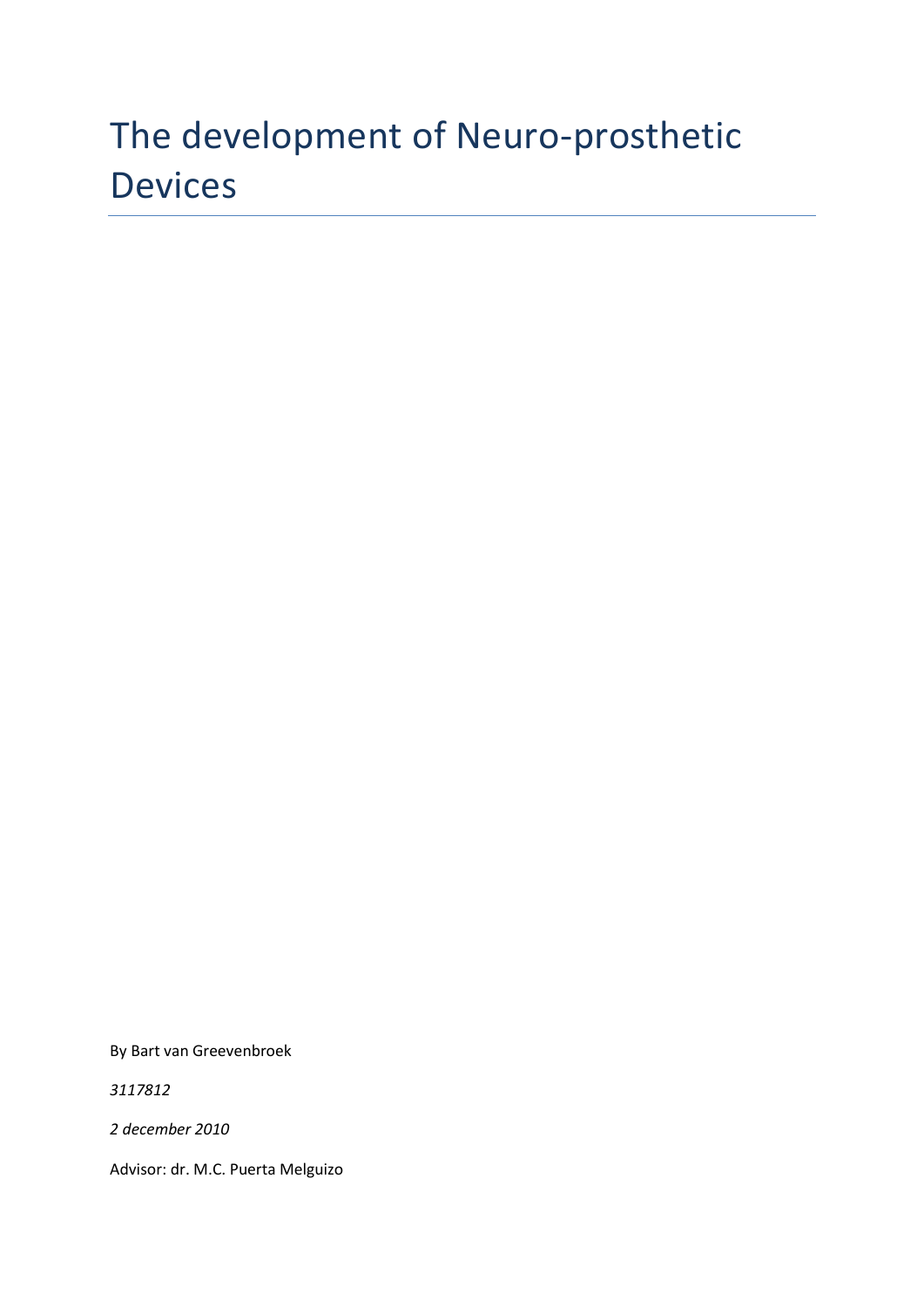## <span id="page-1-0"></span>**1 Abstract**

While we still know very little of the brain, (despite the many discoveries and advancements over the last decades) neuroscience (and related fields) show promising applications for humans. In this article we will discuss the latest developments regarding prosthetic devices that use brain signals as input. With some historical and theoretical background I hope to give you some insight in the exciting development of neuro-prosthetic devices. I will focus mainly on the recent development of neurocontrolled arms, but I will discuss cochlear implants and Deep Brain Stimulators as well.

**Keywords**: neuroprosthetic, cochlear, deka-arm, John Hopkins APL, EEG, ECoG, LFP, Single-unit recordings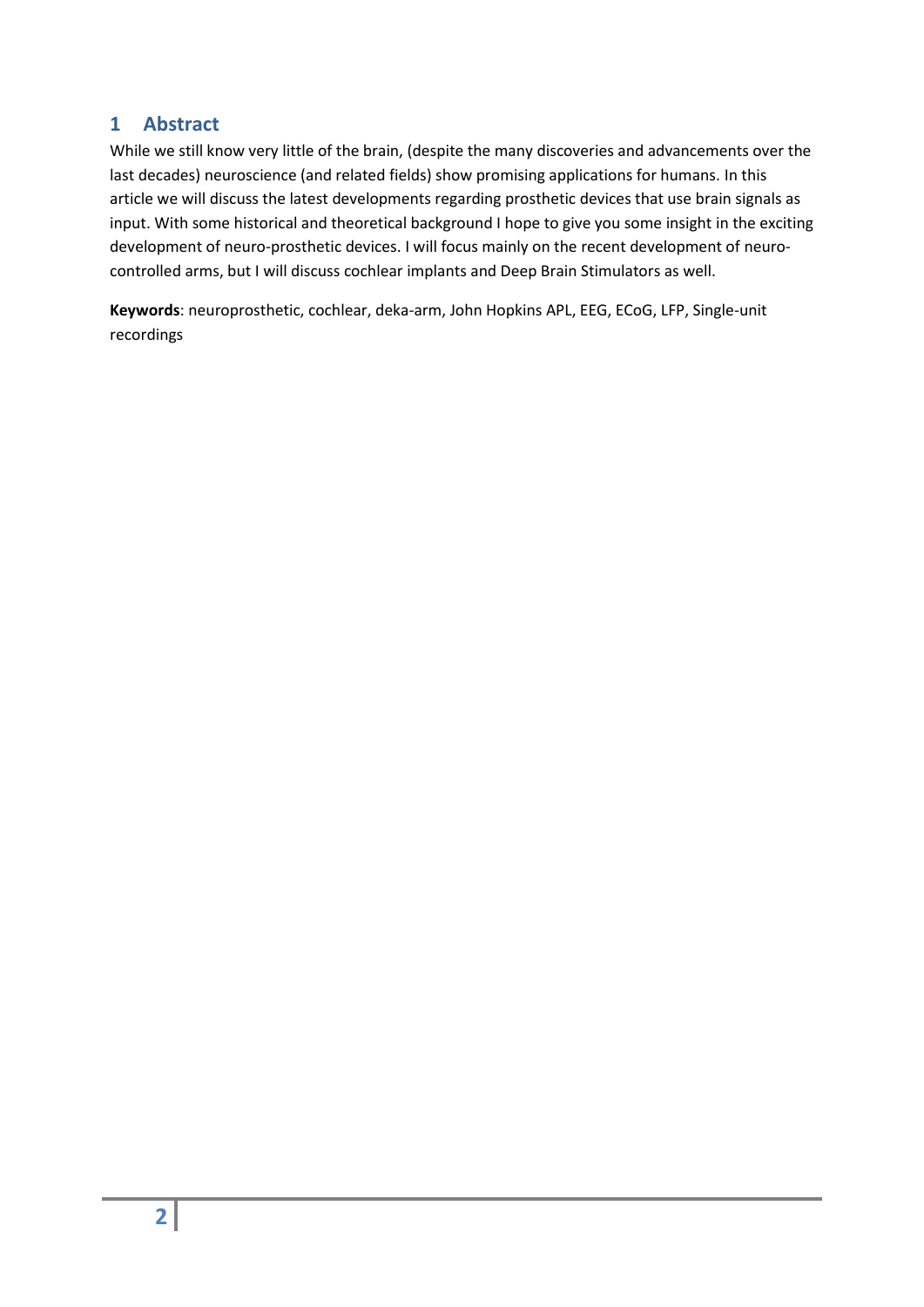## <span id="page-2-0"></span>2 Index

| 1   |      |  |  |  |  |
|-----|------|--|--|--|--|
| 2   |      |  |  |  |  |
| 3   |      |  |  |  |  |
| 4   |      |  |  |  |  |
| 5   |      |  |  |  |  |
| 6   |      |  |  |  |  |
| 6.1 |      |  |  |  |  |
| 6.2 |      |  |  |  |  |
| 7   |      |  |  |  |  |
| 7.1 |      |  |  |  |  |
| 7.2 |      |  |  |  |  |
| 7.3 |      |  |  |  |  |
| 7.4 |      |  |  |  |  |
| 8   |      |  |  |  |  |
| 8.1 |      |  |  |  |  |
| 8.2 |      |  |  |  |  |
| 8.3 |      |  |  |  |  |
| 8.4 |      |  |  |  |  |
| 8.5 |      |  |  |  |  |
| 8.6 |      |  |  |  |  |
| 9   |      |  |  |  |  |
| 10  |      |  |  |  |  |
|     | 10.1 |  |  |  |  |
|     | 10.2 |  |  |  |  |
|     | 10.3 |  |  |  |  |
|     | 10.4 |  |  |  |  |
| 11  |      |  |  |  |  |
| 12  |      |  |  |  |  |
| 13  |      |  |  |  |  |
| 14  |      |  |  |  |  |
| 15  |      |  |  |  |  |
| 16  |      |  |  |  |  |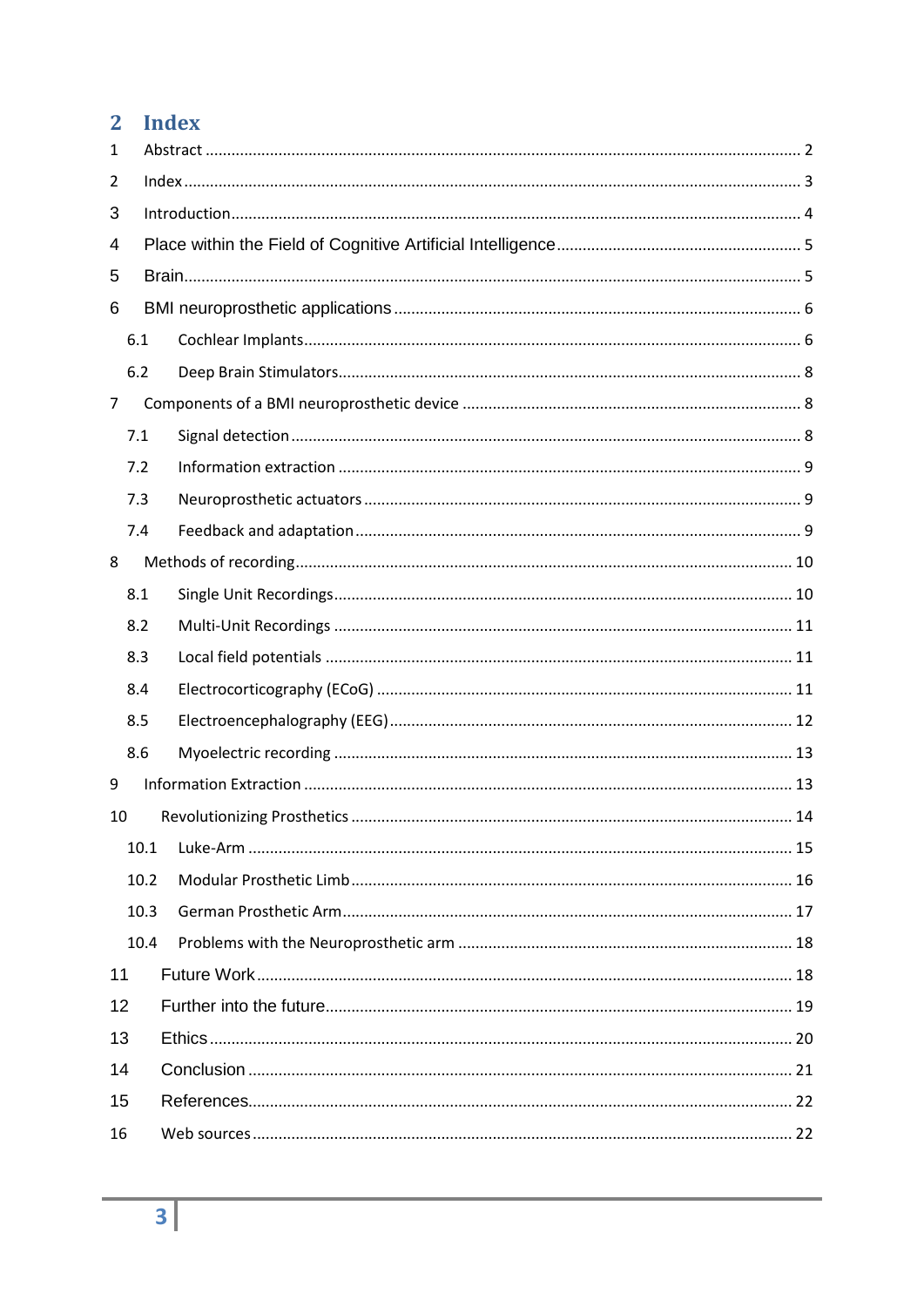## <span id="page-3-0"></span>**3 Introduction**

For as long as humankind existed, we have used tools to overcome problems. We use sharp objects to cut, long objects to extend our reach and small objects to improve our precision. These objects have become increasingly complex and varied in their application.

When a person is injured, ill or hurt, our medical knowledge and applications will help to restore the damage that has been caused by these diseases and injuries. In the case of the patient losing a limb or suffering any type of nerve damage, the damage cannot be fully repaired. For centuries, the medical world could offer nothing more than crude solutions, in the forms of wheelchairs, wooden legs and hooks. While these solutions have been refined and improved to provide a better replacement for the bodily functions that have been lost, a real remedy for these types of injuries was yet to be found. In recent years however, mankind is close to developing (and, in some cases, already have developed[\[16\]](#page-21-1)) real applications to give these patients a vastly improved quality of life. In this paper, I will focus on the development of neuroprosthetic limbs, and the devices used to read signals directly from the brain.

The biggest challenge of developing neuroprosthetic devices can be nicely condensed into a haiku by Rahul Sonnad in 1998:

*There is a chasm of carbon and silicon the software can't bridge*

The Brain machine interface, the communication between brain and machine, is where nearly every aspect of neuroprosthetic devices is centered around. Whether it is recording signals, interpretation of signals, or sensory feedback and adaptation, all of those aspects require and desire clear communication between brain and machine.

First, I will discuss the place of the subject within the field of Cognitive Artificial Intelligence. I will then examine the complexity of the brain, and put the subject in perspective. After that, I will discuss current BMI applications. Next, I will dive into the technical details by first discussing the fundamental components of a brain machine interface neuroprosthetic device.

After I have discussed the technical components needed to make neuroprosthetic devices, I will discuss why a simulation where the sensory input is directly put into the sensory cortexes, is at this point in time, still far from reality. After this I will talk about some of the most recent developments, the DEKA arm, as well as looking into an artificial neural network based-technique for neural prostheses.

Nearing the end of the paper, I would like to discuss what might be developed in the near future, as well as what could happen beyond that. After that, I will ask the question: "When we have this technology, What are the ethical repercussions?" Finally I will end this paper with a conclusion.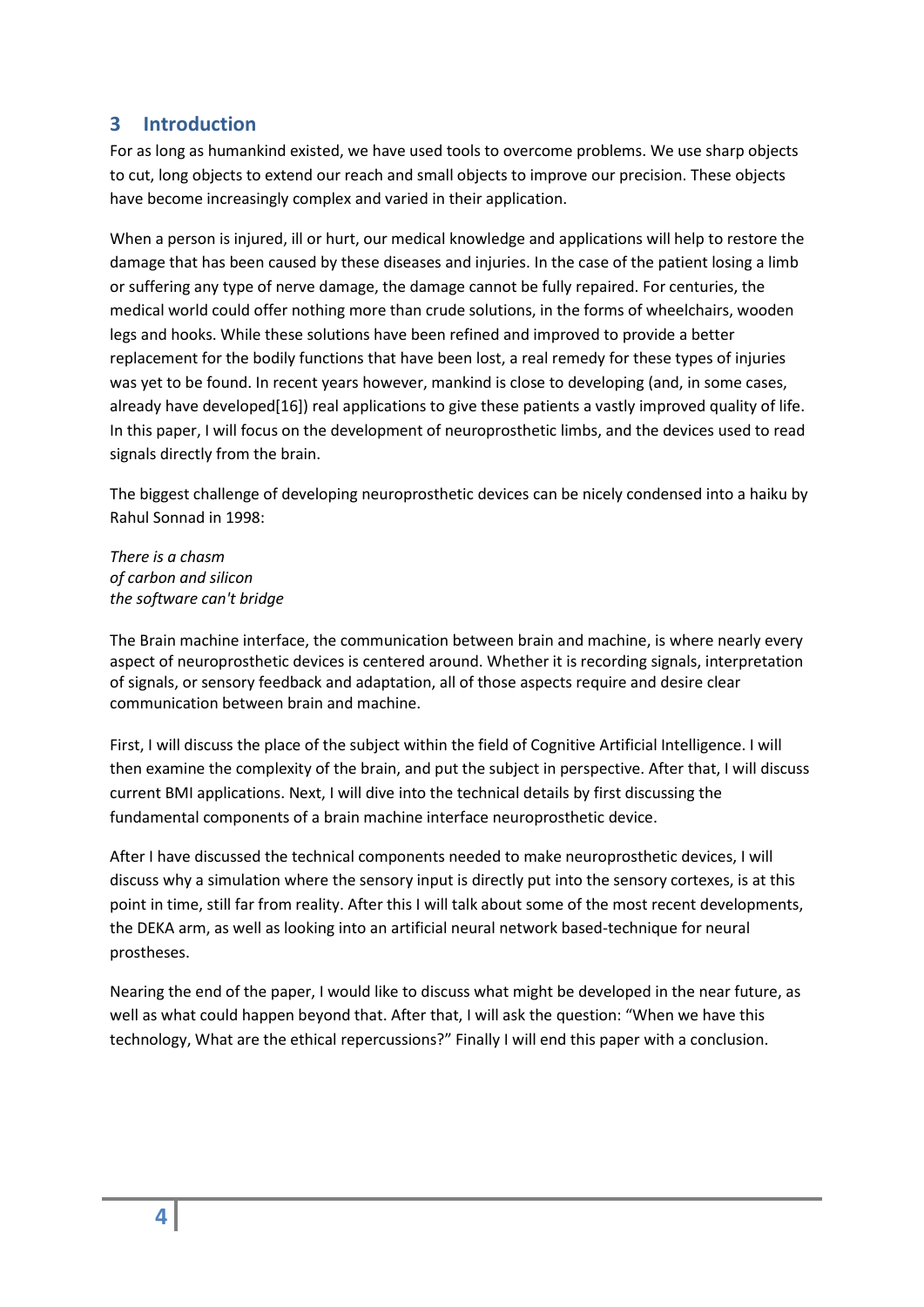## <span id="page-4-0"></span>**4 Place within the Field of Cognitive Artificial Intelligence**

In order for us to make Intelligent systems, Artificial Intelligence scientists often look to the brain for inspiration. In order to make Intelligent systems that operate similar to the brain, we need to know more about the inner workings of the brain. The more we know about the inner workings of the brain, the more the field of medicine can develop solutions and applications that will help patients with all kinds of ailments. Because of these ailments, the medical world has an interest in studying the brain to search for solutions. Neuro-prosthetic devices are part of those solutions. The research that is done by this field of science can in turn be beneficial to the field of AI. Conversely, Research that has been done on the brain in the field of AI can be used to develop medical applications. The cooperation between the world of Medicine and the world of AI can be a wonderful symbiosis.

#### <span id="page-4-1"></span>**5 Brain**

The human brain is the most complicated biological structure known. Even after decades of research, scientists have yet to figure out just how exactly the brain processes information. "It's a bit like saying after a hundred years of researching the body, 'Do you know if testes produce urine or sperm?'" says neuroscientist V. S. Ramachandran of the University of California at San Diego[\[16\]](#page-21-1). "Our notions are still very primitive." However, we do know what region of the brain is associated with what function. We are also able to "read" the brain by looking at the electric discharges. By observing these discharges at specific locations in the brain at specific times during specific circumstances, we are able to make sense of the brain's activity. The big problem is that whatever findings a new study might have, they are too *specific.* Each individual brain differs a great deal to the next (as one would suspect when we observe the differences in personality, memories and convictions) Not only does the size of each region vary, but the connections between them, (1 quadrillion or  $10^{15}$  synaptic connections) are variable as well. On a low level, we know exactly how individual neurons exchange information. We know that electrical discharge is fired, travels through its connections to other neurons, and if a neuron reaches a certain accumulative action-potential, it fires as well, spreading the signal around. On a higher level however, many processes still remain a mystery.



<span id="page-4-2"></span>*Areas of the brain associated with motion of the body.*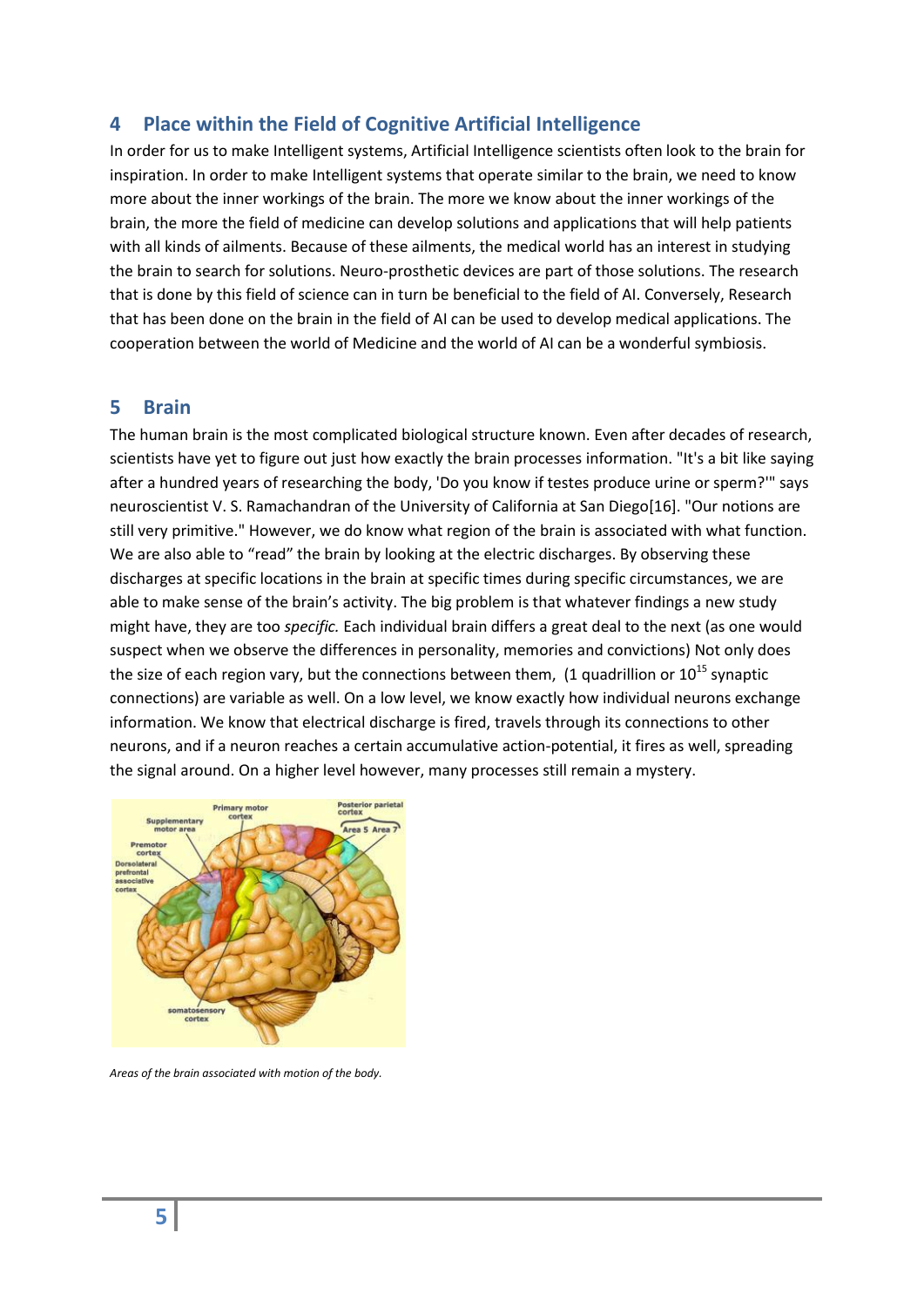## **6 BMI neuroprosthetic applications**

What a BMI neuroprosthetic device does, is functionally replace the biological signal modality with a technological one.[\[15\]](#page-21-0) For example, a patient that fails to communicate between the brain and an arm due to spinal cord injury can be outfitted with a BMI neuroprosthetic device. This device will read signals from the motor cortex, use these signals to control the motors in a prosthetic arm, and provide feedback signals to the sensory cortex to allow for a closed-loop control of a robotic arm. Ideally, This BMI neuroprosthetic device would allow for a seamless translation of thoughts into action, with no artifacts or signal distruption, and no invasive maintenance needed. Controlling a robotic arm should be done on a subconscious level, like moving a natural limb. A subconscious way of moving the arm makes the user feel that controlling the arm feels natural and transparent.

Conceptually, any function that the brain or nervous system serves could be implemented by a neuroprosthetic device, provided that it could harness the appropriate signals and direct them accordingly.

With the current knowledge of the field, the following applications lie within the realm of possibility: cochlear stimulation for hearing restoration, spinal cord stimulation for pain relief, and visual system stimulation for blindness. The conceptual underpinnings of these applications is that they directly stimulate sensory pathways to emulate natural signals.

#### <span id="page-5-0"></span>**6.1 Cochlear Implants**

The discovery that electrical Cochlear stimulation could produce the sensation of sound was as early at 1790, when Allesandro Volta (the man who developed the electric battery) placed metal rods and connected them to a 50-volt circuit, experiencing a jolt and hearing a noise "like a thick boiling soup"[15.](#page-21-0)

The first implant of a device for electrical stimulation of the auditory nerve was performed by Djourno and Eyriès in Paris in 1957. An Induction coil was used, with one end placed on the stub of the auditory nerve or adjacent brainstem and the other end within the temporalis muscle (the patient had had bilateral cholesteatomas which had been removed in prior operations, taking the cochleas and peripheral parts of the auditory nerves with them.) While the patient could not understand speech, he could discriminate between (I) large changes in frequenties of stimulation below about 1000 hz, and (II) speech sounds in small closet sets (e.g. three words per set) most likely on the basis of rhythmic cues. As the technology improved, so did the discrimination of different stimuli. Modern cochlear implants are capable of scoring 100% standard sentence material, and asked for more difficult tests. Here is an overview of the development of cochlear implants :

| Person(s) or event                       | Year | Comment or outcome                                                                                                                                                                                                                                                                                                                   |
|------------------------------------------|------|--------------------------------------------------------------------------------------------------------------------------------------------------------------------------------------------------------------------------------------------------------------------------------------------------------------------------------------|
| Merle Lawrence                           | 1964 | "Direct stimulation of the auditory nerve fibers with resultant perception of speech is not feasible."                                                                                                                                                                                                                               |
| <b>Blair Simmons</b>                     | 1966 | Rated the chances that electrical stimulation of the auditory nerve might ever provide "uniquely useful communication" at about 5<br>percent.                                                                                                                                                                                        |
| Harold Schuknecht                        | 1974 | "I have the utmost admiration for the courage of those surgeons who have implanted humans, and I will admit that we need a new<br>operation in otology, but I am afraid this is not it."                                                                                                                                             |
| Bilger et al.                            | 1977 | "Although the subjects could not understand speech through their prostheses, they did score significantly higher on tests of<br>lipreading and recognition of environmental sounds with their prostheses activated than without them." (This was a NIH-funded<br>study of all 13 implant patients in the United States at the time.) |
| <b>First NIH Consensus</b><br>Statement  | 1988 | Suggested that multichannel implants were more likely to be effective than single-channel implants, and indicated that about 1 in<br>20 patients could carry out a normal conversation without lipreading. (The world population of implant recipients was about 3000<br>in 1988.)                                                   |
| Second NIH Consensus<br><b>Statement</b> | 1995 | "A majority of those individuals with the latest speech processors for their implants will score above 80 percent correct on high-<br>context sentences, even without visual cues." (The number of implant recipients approximated 12,000 in 1995.)                                                                                  |
| Gifford et al.                           | 2008 | Reported that over a quarter of CI patients achieve 100% scores on standard sentence material and called for more difficult material<br>to assess patient performance. (The cumulative number of implant recipients now exceeds 120,000.)                                                                                            |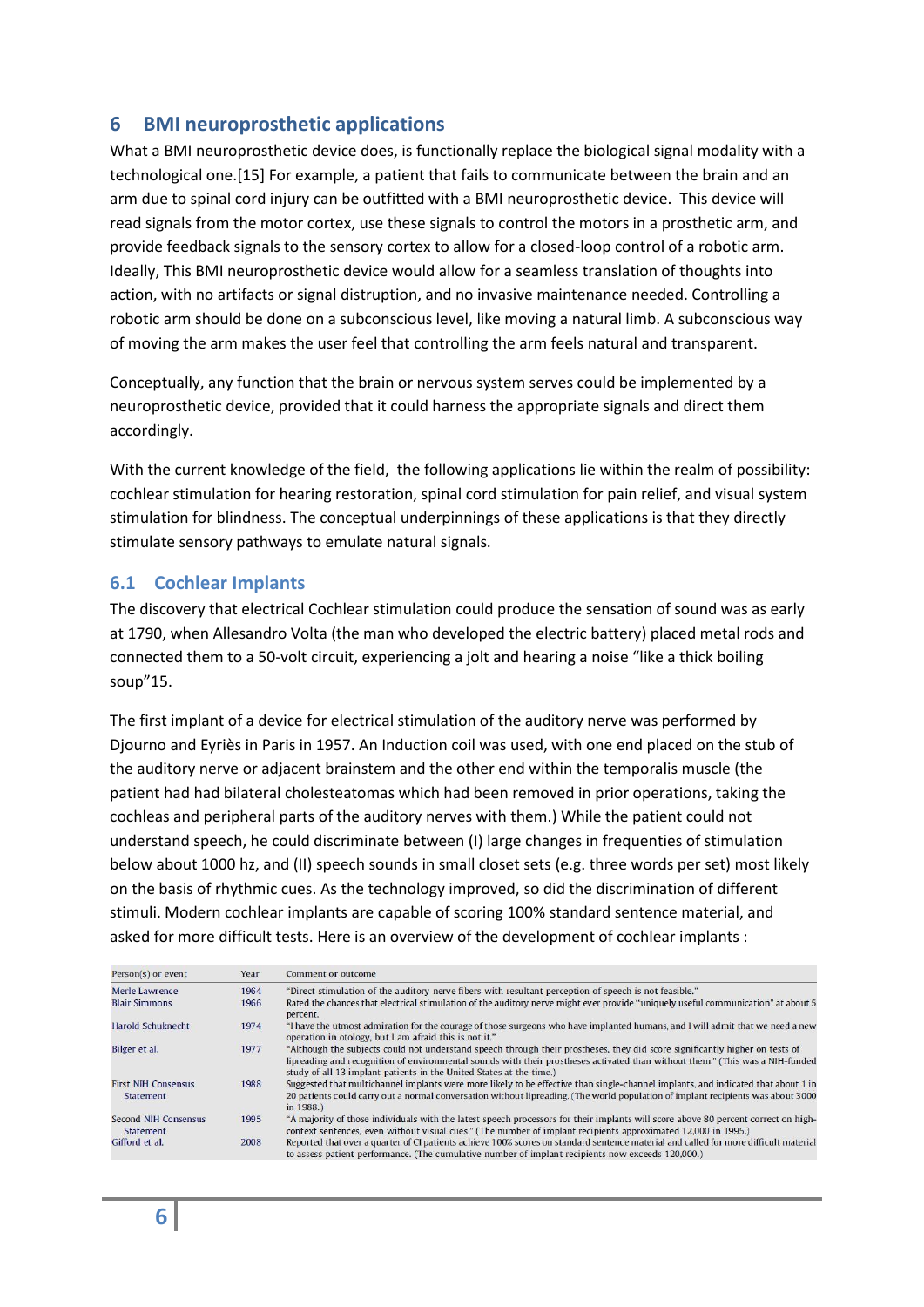The modern cochlear implant has the following components:

- Microphone, batterypack and speech processor are fitted on the earshell, as sound is recorded, it is processed and sent to the external transmitter.
- The external transmitter sends the signals through the skull into the implanted receiver. This prevents the need for a physical wire, which would result in a permanent head wound, and as such is very susceptible to infections.
- The implanted receiver/stimulator receives the signals from the external transmitter and generates the current between the intracochlear electrodes and the reference electrode. The reference electrode is placed sufficiently far from the intracochlear electrodes, usually in the temporalis muscle or on the outside of the case for the receiver/stimulator. This is called *monopolar stimulation*. In *bipolar Stimulation* the reference electrode is placed close to the intracochlear electrodes. All current cochlear implants use monopolar stimulation, because it performs as good as bipolar stimulation but it requires significantly less current and thus battery power. A further improvement is that differences in threshold for individual neurons is significantly lower in monopolar stimulation, and therefore it is easier to implement.

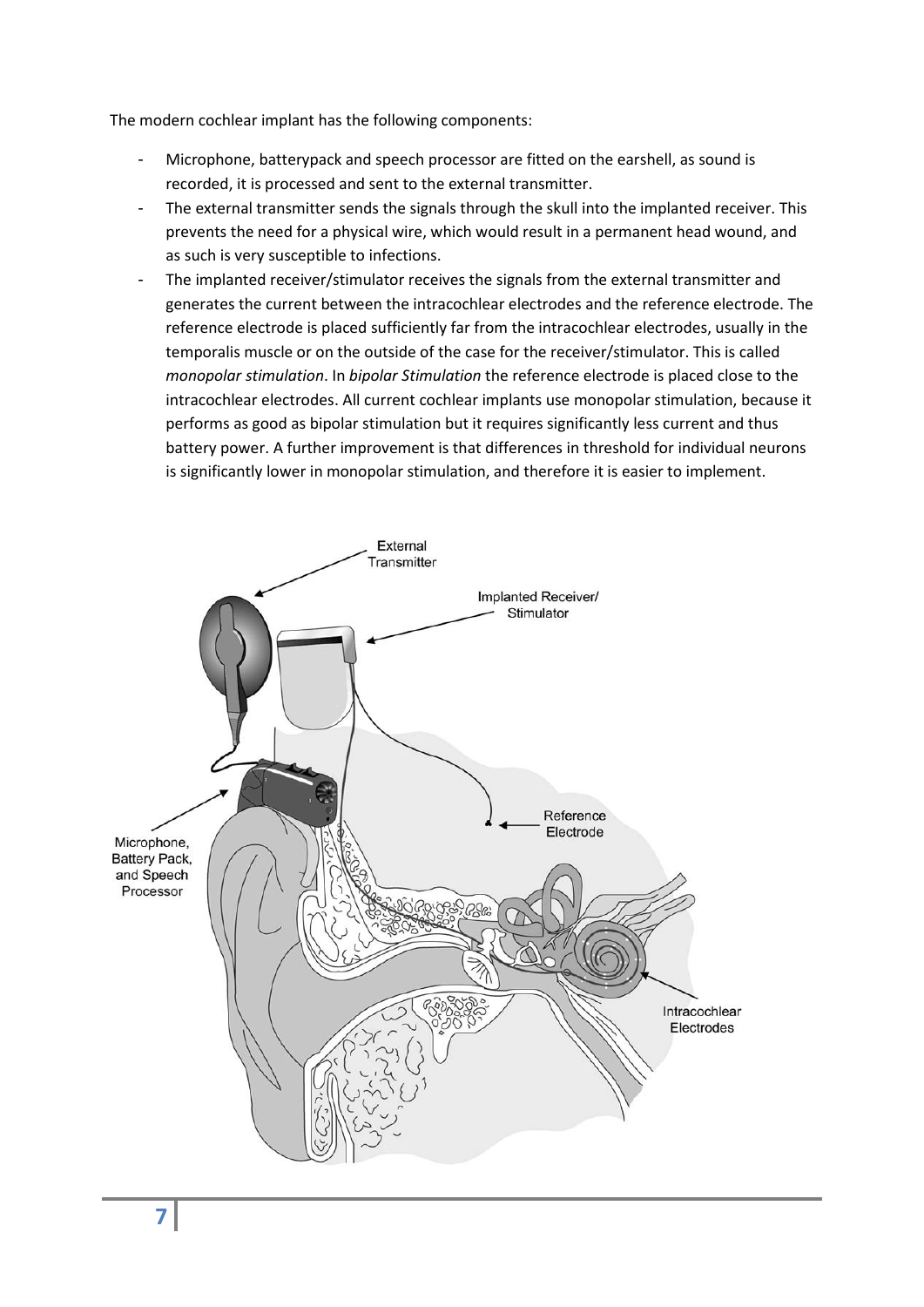The cochlear implant is one of the most successful neuroprosthetic devices in the world today. However, there are still problems with people with compromised auditory brain. Patients who have been deaf their whole lives, for example, have heightened vision and smell because they use the auditive brain cells for smell and vision processing. The person cannot think with sounds because there is simply no sound available. When a modern CI is fitted into these patients, they experience the sounds they hear as noise, and for example cannot distinguish background noises from speech. These people may need a radical new approach to receive signals that are appropriate for their brains. However, with sufficient brain plasticity, patients who are born deaf can still "reprogram" their brain to deal with sound.

#### <span id="page-7-0"></span>**6.2 Deep Brain Stimulators**

After decades of development, Deep Brain Stimulators (DBS) for movement disorders (i.e., tremor, Parkinson's disease, and dystonia) are in widespread clinical use because of their simple engineering design and ease of implantation. Although Deep Brain Stimulators can relieve a patient of a lot of problems, it can also create new ones. Of the most common cognitive an psychic problems is a decline in word fluency and verbal memory, depression, increased suicide tendency, anxiety, emotional hyperreactivity, and hypomania[\[below\]](#page-21-0). There are even cases where the use of a DBS changed their personality completely, for example from a modest gentleman to a gambling womanizer[\[15\]](#page-21-0). It is not yet known exactly why these problems occur, and how to avoid that these problems occur. This shows that even with a very successful and widely used application, many mysteries remain to be solved.

## <span id="page-7-1"></span>**7 Components of a BMI neuroprosthetic device**

In order for a BMI neuroprosthetic device to work, it functionally needs to translate thoughts into actions. First, it needs to detect a signal that is intended for a certain movement. This detection of signals has to be done in real time, because we want a fluid and natural response from the device, capable of handling any and all movement signals.

This device will need to extract information from the available data, and be able to deal with noise. With this information, a signal must be transmitted to either an internal or an external actuator, so the movement will happen as intended.

#### <span id="page-7-2"></span>**7.1 Signal detection**

The initial stage is signal detection. A sensor measures changes in a physiological variable at a timescale relevant to the task to be performed. The flow of information in the brain may be observed through diverse physiological changes. Any of these changes may drive a Neuroprosthetic device. At present time, the available sensors work best at processing the electrical fields produced as a result of action-potential neuronal discharges. Electrical signals in the brain may be detected at the level of individual units (single-unit recordings), small populations of neurons (Multi-unit recordings and local field potentials) or large populations of neurons over several square centimeters of cortex (electrocorticography and electroencephalography) I will elaborate on these different types of sensors in the next paragraph.

Detecting electrical signals on a small scale will provide specific detail of the brain's intent. On the other hand, the larger picture of the brain's intent may be lost. If only high level signals are decoded,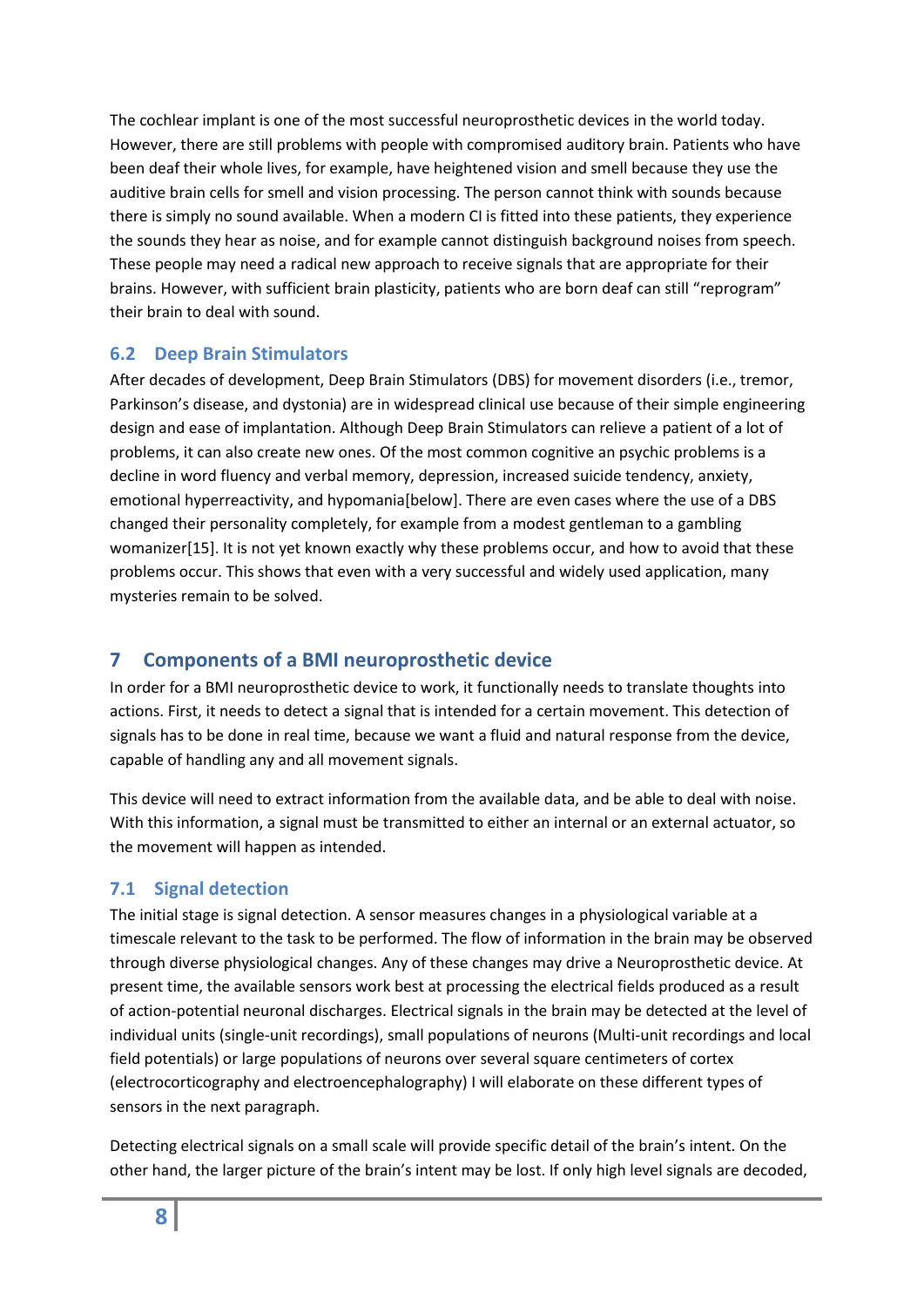then the larger picture may be clear, but vital specific information may be missing. In order to construct a control signal in enough detail, both low level and high level signals are needed.

## <span id="page-8-0"></span>**7.2 Information extraction**

Once a signal has been detected, It must be interpreted to determine its information content. The information contained within a signal depends on the location of the sensor, the time of recording with respect to an action, and the nature of the signal itself. Because of these factors, the information contained within the same signaling modality can be highly variable. For example, signals that are recorded in a specific brain region and with respect to the task of making a fist may reflect the following: several potential planned movements under consideration by the subject, coordination of the multiple muscle contractions of a single movement, proprioceptive information, or unrelated neural activity constituting background noise. Understanding the identity and nature of signals associated with motor activity is still being researched. In some cases, the recorded signals may only be indirectly related to the actual signals. Particularly if the specific generator of the needed control signal is damaged and only an associated brain region is suitable for recording. In this scenario, learning at the brain or device level may be required to approximate the desired but unavailable signal and to infer intent.

## <span id="page-8-1"></span>**7.3 Neuroprosthetic actuators**

With the information interpreted from the sensors, command signals can be sent to the nerves or muscles. In the case of an amputee, the signals can also drive a computer interface. Depending on how sophisticated the robotic arm is, the rate of information needed to make the arm function increases. For example, an arm with 4 degrees of freedom can function with less information than an arm with 25 degrees of freedom.

Now, even with a command signal with a high bit rate of information, this signal still originates only from the motor cortex. Natural movements are not only shaped by the motor cortex. Additional circuits in the basal ganglia, cerebellum and spinal cord shape a natural movement as well. The neuroprosthetic command signals may require additional interpretation and modulation at the actuator, depending on the granularity of the available signal and the actual device intelligence.

## <span id="page-8-2"></span>**7.4 Feedback and adaptation**

In any motor control system, errors in measurement, in interpretation, and in execution may be introduced at any stage of the signaling and output process. For a robust and accurate performance, feedback compensation of errors is vital. When the signal is in any way missing or unclear, extrapolation techniques may be used to approximate the actual signal. Feedback may come in the form of a generated signal going to sensory inputs. However, other feedback signals that rely on other forms of stimulus have proven to be effective. For example, the measure of force used on gripping an object with the DEKA-arm is communicated via vibrating motors in the user's residual limb. With extensive training, the user can properly guess how big the force of the grip is, adapting the grip when needed. Feedback and adaptation may also be applied at the machine level itself. A computer compares the actions of the actuator with the intent signal and adjusts the actions to the intent signal as close as possible.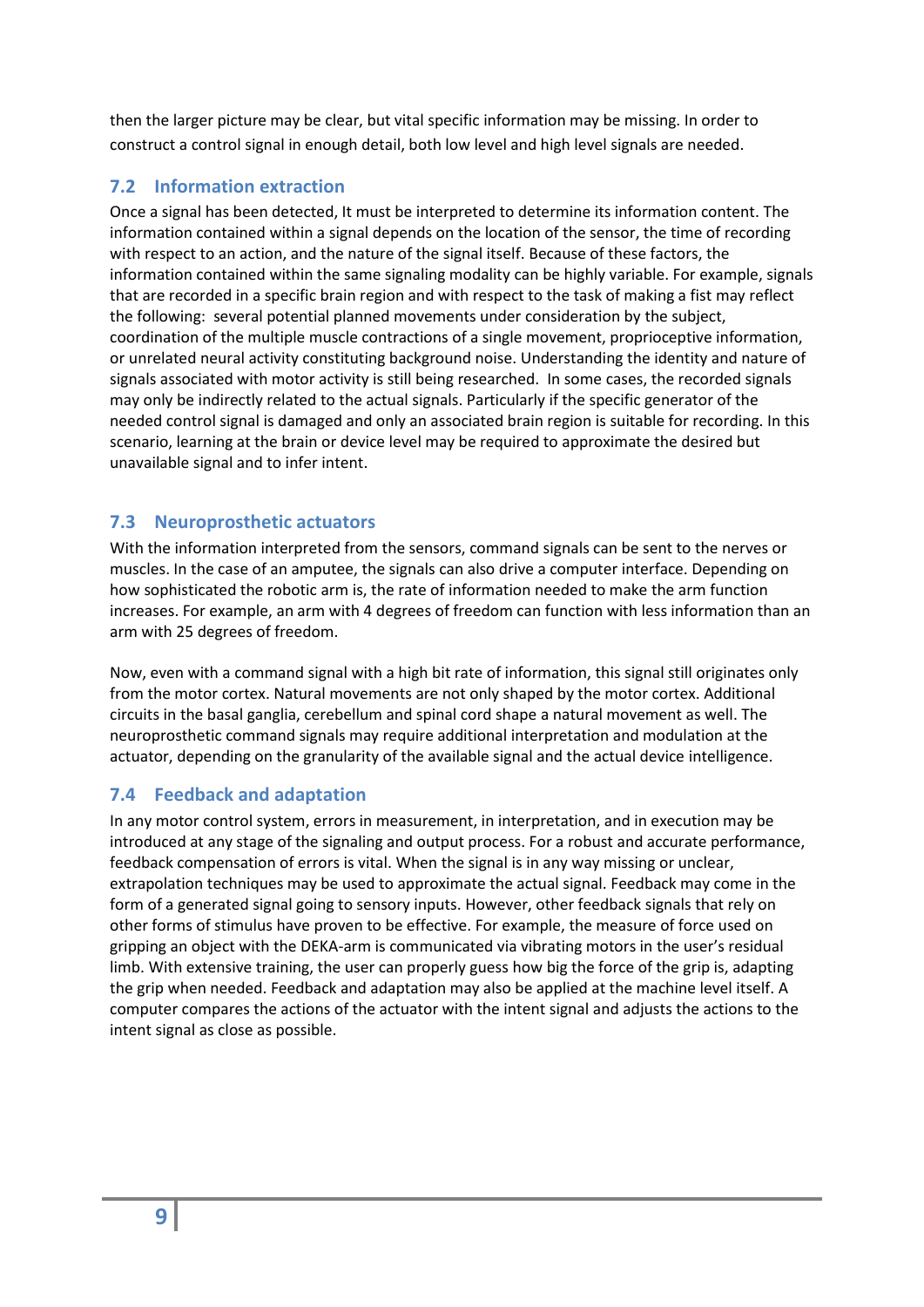## <span id="page-9-0"></span>**8 Methods of recording**

There are many methods of recording signals, each with its own strengths and weaknesses. I will compare the information content, the scope of the measurement, the level of noise, and invasiveness. I will list and discuss the ones considered for use in neuroprosthetic devices here.

The four main methods are:

*Single unit or multi neuron recordings,*

*Local field potentials*

*Electrocorticography (or ECoG)*

#### And *Electroencephalography (or EEG)*

It should be noted that without methods of recording that are acceptable in terms of clearness, accuracy and invasiveness, the neuroprosthetic device will fail in its entirety. Simply put, if the people don't want to use it, it doesn't matter how well it functions if they do. Designing good measuring equipment relies more on Nano-technology and related fields rather than knowledge of the brain. It is the foundation on which the other components can build upon, since whatever they might do, They rely on the input provided by these devices. It is the reason why a lot of the research in neuroprosthetic devices is about recording methods.

#### <span id="page-9-1"></span>**8.1 Single Unit Recordings**

We can measure neurons by the action potential discharge they release everytime a neuron "fires" To record a single unit, a small probe needs to be inserted into the brain at the location of interest. Preferably this is done inside a neuron cell instead of the smaller axon cells, because the neuron cells can fit a probe more easily. The flow of current into the neuronal soma or axon with each action potential has a return path through the conductive extracellular fluid. This produces a current dipole that produces an extracellular electrical field potential. The magnitude of the potential depends on the amount of current flow, the conductance of the extracellular space, the distance of the recording electrode to the dipole, and the orientation of the dipole with respect to the electrode.

A single Probe may record potentials of several hundreds of microvolts from multiple Nearby Neurons. Single-unit recording electrodes (ranging in size from submicron up to 30 to 50 μm) may record potentials of several hundred microvolts from variably sized cortical neurons, and depending on proximity, from multiple neurons simultaneously.

Single unit recordings have the benefit of providing very precise information, since the recording is zoomed in on a single neuron. The drawback of this, however, is that no process in the brain ever takes place in a single neuron, so just recording one neuron will not provide the "full picture".

<span id="page-9-2"></span>Furthermore, because a probe has to be placed physically within an area of very delicate tissue, the brain might suffer damage during this procedure. Another big problem with single-unit recordings is the survivability of the signal. Both the probe itself as the neuron can shift, thereby the probe no longer receives accurate information. The neuron itself can be damaged as well. If the recorded neuron no longer produces a signal, recording the signal of that neuron becomes useless.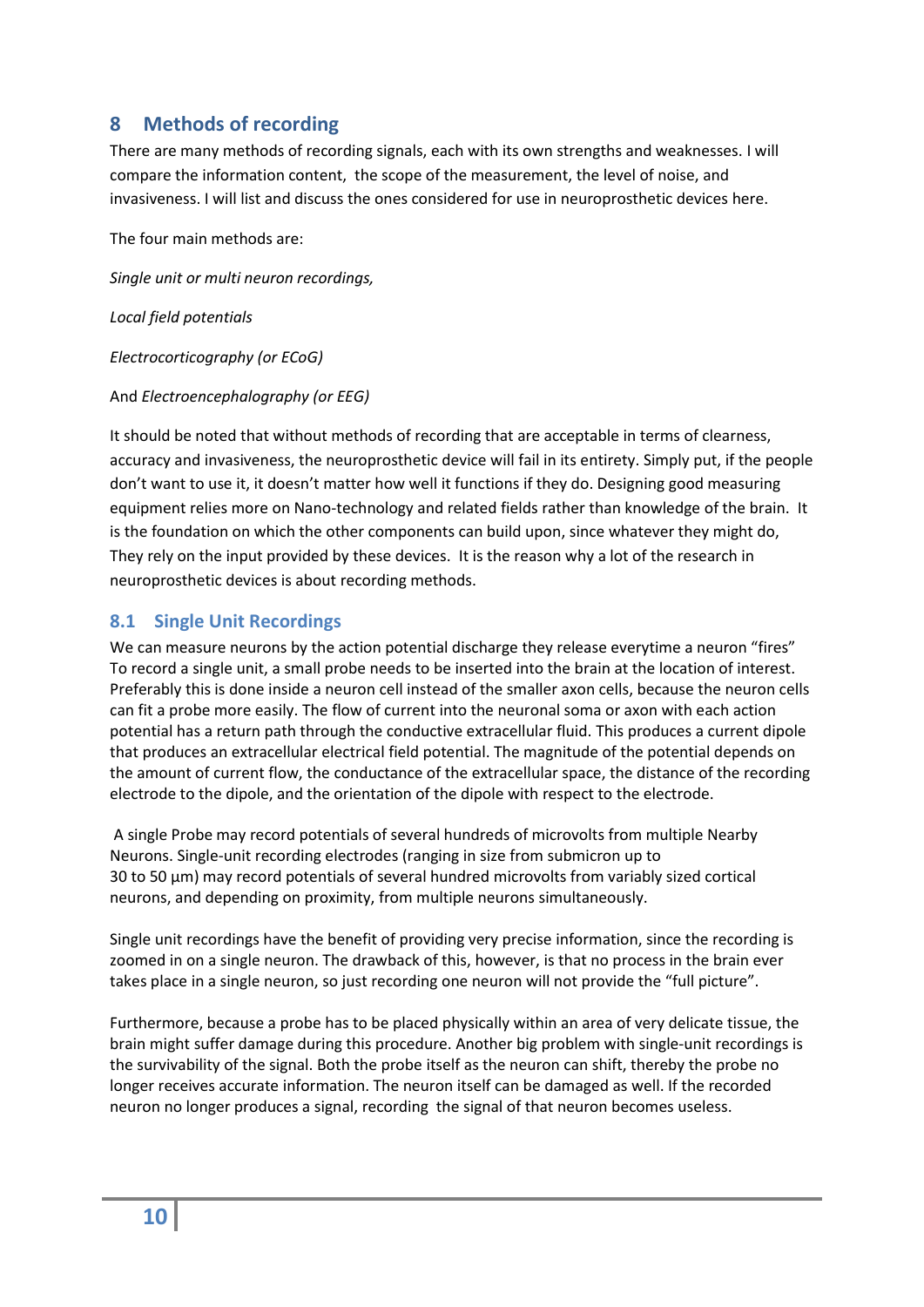#### <span id="page-10-0"></span>**8.2 Multi-Unit Recordings**

To record from multiple neurons in a single region simultaneously, recording electrodes can be organized into multi-electrode spatial arrays. When electrodes are placed within a spatial array, it might be the case that multiple independent neurons contribute to the output of a single recording electrode. To determine which signal came from where, the signals can be differentiated on the basis of action-potential waveforms. Signal processing software has been developed for doing exactly this.

There are many different kinds of materials under consideration in order to make a stable multielectrode spatial array. Some consider the array to be flexible, if the brain shifts, the array can move accordingly, thus maintaining a stable connection with the desired recording area. Currently, there are few options for a stable, long term recording array that uses bio-compatible materials, therefore human testing has been severely limited.

The benefits of using multi-unit recordings is that the scope of measurement is larger than single-unit recordings, without sacrificing exactness of the signal. Long term, stable recordings have been achieved in non-human primates, but for this to become the norm in human recording, it needs to be a lot safer.

#### <span id="page-10-1"></span>**8.3 Local field potentials**

A signal is recorded using a low impenance extracellular microelectrode, placed sufficiently far from individual neurons to prevent any particular cell from dominating the electrophysiological signal. This signal is then low-pass filtered, cut off at approximately 300 Hz, to obtain the local field potential (LFP). The low-pass filter removes the spike component of the signal and passes the lower frequency signal. The recording can be functionally described as median recording. The low impedance and positioning of the electrode allows the activity of a large number of neurons to contribute to the signal. The unfiltered signal reflects the sum of action potentials from cells within approximately 50- 350 μm from the tip of the electrode and slower ionic events from within 0.5-3 mm from the tip of the electrode. These electrodes may be the same as the ones used with single and multi unit recordings. One thing to note is that the multiple signals of this field may cancel each other out, leaving a net activity of approximately 0. This method is particularly useful for detecting coordinated activity among a small region of the brain, as this yields a high activity in the recorded LFP signal.

The advantage of this method over single and multi unit recordings is that It considerers a whole area of neurons instead of a single or a small group of neurons. However, due to the fact that it is a median recording, information is lost, and therefore it is less precise than the previous two methods.

#### <span id="page-10-2"></span>**8.4 Electrocorticography (ECoG)**

Local Field Potentials sample the activity a group of neurons within millimeters of the recording electrode. Electrocorticography records the activity of a much larger area, because it is recorded at the cortical surface. An ECoG is much further removed from neurons than the microelectrodes used in LFP single- and multi-unit recordings. As a result, the amplitude of the signal is much lower, and these recordings display much less time-specific resolution. Commercially available ECoG electrodes were designed to monitor epileptic activity over a large area of the brain, instead of focused monitoring of a specific area of interest. The ECoG electrodes can be optimized for this task by using smaller electrodes, preferably 1 mm in size, spaced 1 to 2 mm apart, in a tight array. This setup can be used to monitor a single Gyrus(a ridge on the cerebral cortex).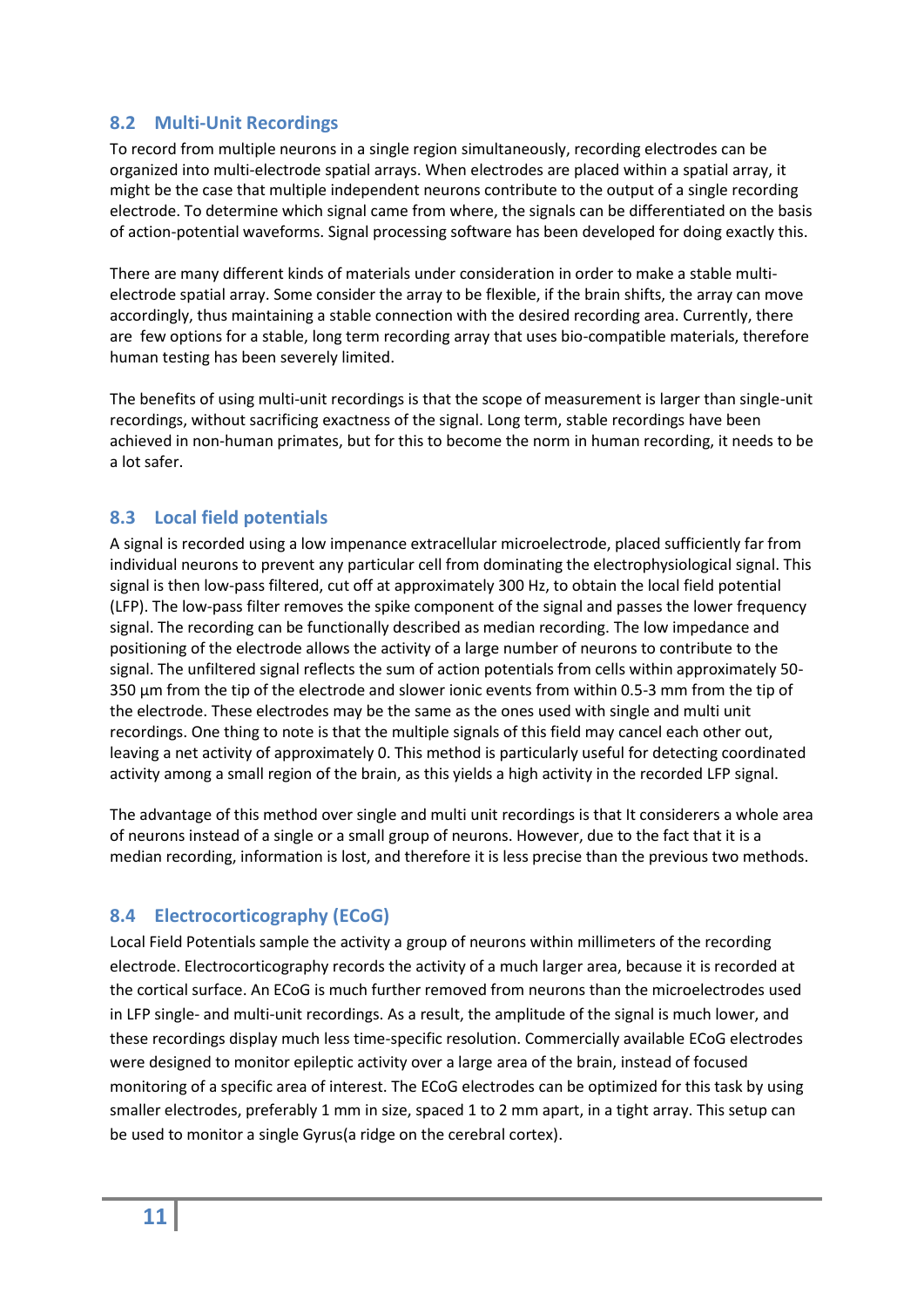LFPs, ECoG, and EEG (which I will discuss in the next paragraph) require progressively larger populations of synchronously active neurons to generate a signal, resulting in several advantages and disadvantages for this modality of recording. Neurons are highly stochastic in nature, meaning that in a population, the loss of individual neurons may be frequent. As a result of this, these field potential methods are likely more robust than single-unit recordings (as I discussed on page [10\)](#page-9-2). Likewise, since microscopic motion is less important, and since electrodes on the surface avoid any inherent local brain damage, the neuronal responses of these larger field potential electrodes are more stable over time. Another advantage is that the electronics are simpler due to lower bandwidth requirements, which is another bottleneck when designing individual recording electrodes. The mayor drawback to field potential methods is that because of the integration of may neurons, the spatial resolution is considerably lower, and it is likely that the information content is more limited than single unit recordings.

ECoG, local field potential, single-unit and multi-unit recordings are all very invasive methods. It may take quite some time before they are safe and ergonomic enough to be widely used by humans. However, other, less invasive methods of recording exist as well, two of which we will discuss next.

## <span id="page-11-0"></span>**8.5 Electroencephalography (EEG)**

EEG measures brain activity using electrodes on the scalp. It measures the field potential of a great number of cells, and is therefore the most robust method of recording. As with LFP and ECoG, the field potential will be highest when coordinated activation occurs in the recorded population. Because the electrodes are further removed from the neurons it tries to record, as well as skin and the skull blocking the signal even further, the amplitude is even lower than the previously discussed methods. Additionally, because its special resolution is quite low, the information content is likely to be lower. Furthermore, signals from areas of the brain that do not lie within the area of interest are picked up as well. This means that EEG has a lot more noise to deal with. On the other hand, because the signals are integrated over larger brain regions, the electrode design may be less invasive, and the electronics are simpler due to lowered bandwidth requirements. The low invasiveness of this method is a very desirable quality. If the drawbacks of using this method can be reduced, this method has great potential to be used in a BMI neuroprosthetic device.

Several categories of field-potential signals have proven useful in neuroprosthetic applications. These include sensorimotor rhythms, slow cortical potentials, and P300 evoked potentials.

Sensorimotor rhythms between 8 to 12 Hz (μ-rhythm) and 18 to 26 Hz (β-rhythm) are believed to arise from thalamocortical loops, and they are reduced in activity during real and imagined movements. The thalamocortical loop is the functional loop between the thalamus and the cerebral cortex. It is relatively much larger than other mammals.

Slow cortical potentials are EEG oscillations at frequencies below 1 Hz. Movement and other forms of cortical activation result in negative slow cortical potentials, whereas reduced activity is associated with positive cortical potentials.

P300 evoked potentials are positive deflections in voltage that occur in the parietal cortex some 300 ms after presentation of a significant stimulus. The evoked potential does not occur in response to routine stimuli. Subjects have been able to control these fieldpotential signals with training. However, with direct cortical surface recording, much higher frequency responses (up to 500 Hz) can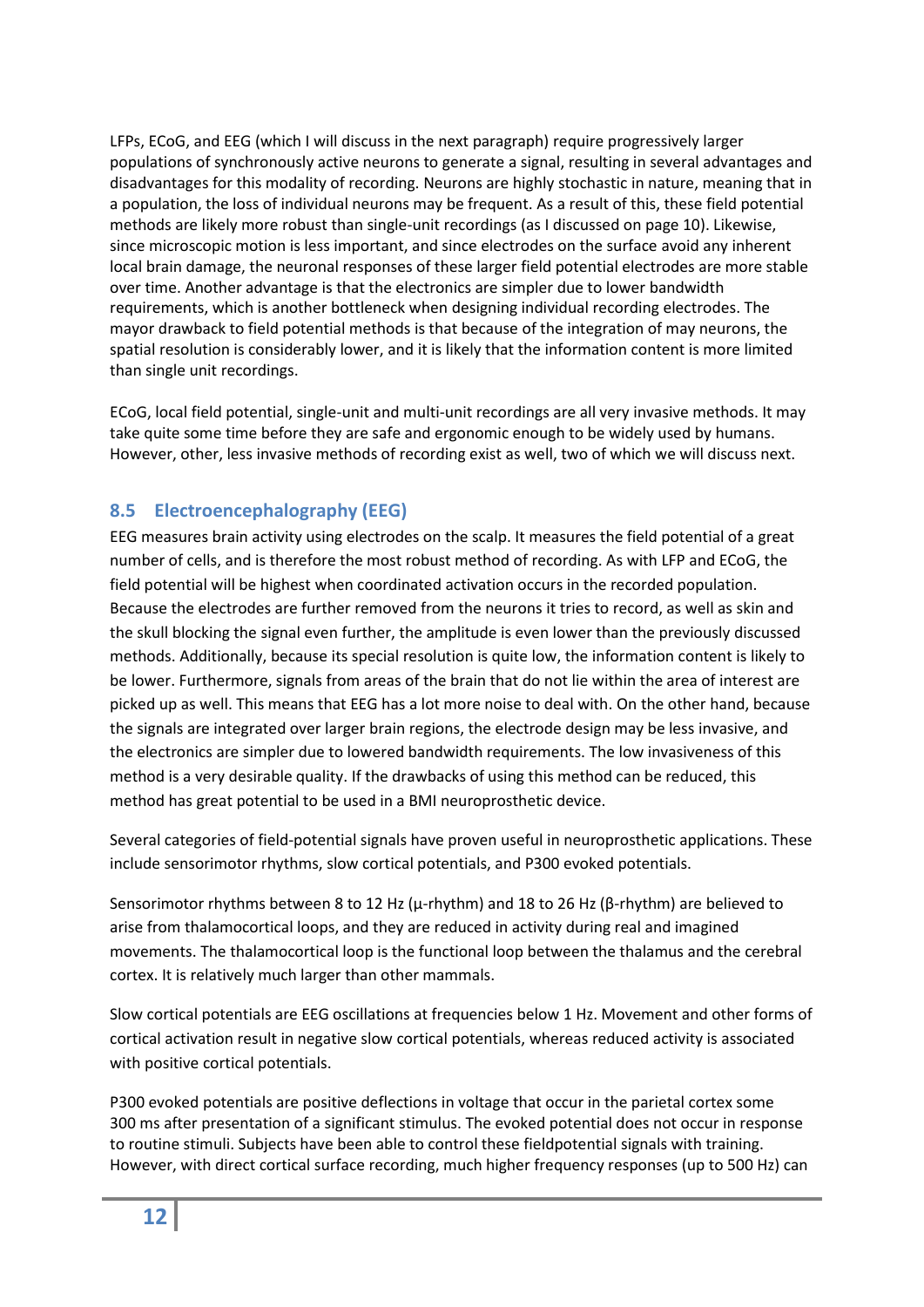be used to infer brain activity, allowing both a faster response time as well as more direct linkage to ongoing neuronal responses.

#### <span id="page-12-0"></span>**8.6 Myoelectric recording**

This recording method is for recording motor signals from nerves directly, instead of signals from within the brain. It is widely used in arms where the elbow is still intact, and the residual muscles in the arm still remain. When a person moves his or her hand, the muscles In the arm either flex or stretch, and thus show electrical activity that can be recorded by an electrode placed on the skin. By measuring the activity of multiple muscle groups, it is possible to work out what the intended movement was. Therefore, in the case of an amputation, a mechanical hand can mimic these instructions and perform like the natural hand. This technique has some serious speed and reliability issues[i8]. For instance, a man with a myoelectric arm fitted was stuck on the bus because after grabbing the bar over his head, his arm would not open again. Because of the low invasiveness, this technique is widely used, but it can only be used on patients with sufficient residual muscles and intact nerve endings to the arm. Patients with a spinal cord injury have no use for devices that use myoelectric recording. Other recording methods need to be applied, such as methods discussed earlier.

## <span id="page-12-1"></span>**9 Information Extraction**

As I mentioned in chapte[r 8,](#page-9-0) the signal detection modality, be it single-unit recordings, Local Field Potentials, ECoG or EEG, is the only medium for information about the task of interest and the brain's actual intent. Therefore it is vital that this medium has a high information content. Bandwidth is of lesser importance, since a pristine signal with low or uninterpretable information content is not useful for a neuroprosthetic application. Each of the different recording methods has a different information content, but because the information extracted is highly disparate, it is difficult to quantify. Although it is difficult to put a theoretical grade on the information content, it is useful but not vital to know exactly how much information comes from the signal. As long as applications can work with the signal to create results, the question what kind of information is stored in the signal becomes of lesser importance. Fortunately, there have been studies and experiments where the results are very promising.

The results of experiments performed by Georgopoulos and his colleagues in the 1980s showed that detailed movement information could be easily recognized in the activity patterns of motor cortical neurons, thus paving the way for the current generation of BCIs. Unlike previous experiments studying single joints, this work, carried out with monkeys trained to make arm movements in different directions, found that the intensity of recorded activity was related to movement direction in a simple, direct, and robust manner. Linear regression in two (Georgopoulos et al., 1982) and three (Schwartz et al., 1988) dimensions showed that these cells were cosine tuned to movement direction, and that this tuning function had a single ―preferred direction where the cell fires at a maximal rate. These preferred directions tend to be distributed uniformly. By representing each unit with a vector in its preferred direction, weighting the vector by each cell's firing rate, and summing these contributions vectorially, the direction of upcoming arm movement can be extracted from the population (Georgopoulos et al., 1983). When this is done in small time intervals (10–40 ms), the resulting population vectors correspond to the upcoming velocity of the moving arm (Georgopoulos et al., 1986). This principle—simple linear extraction of movement kinematics—is the basis for almost all current real-time extraction algorithms. Enhancements using linear and nonlinear filters and pattern recognition algorithms are being developed and promise to be more efficient (better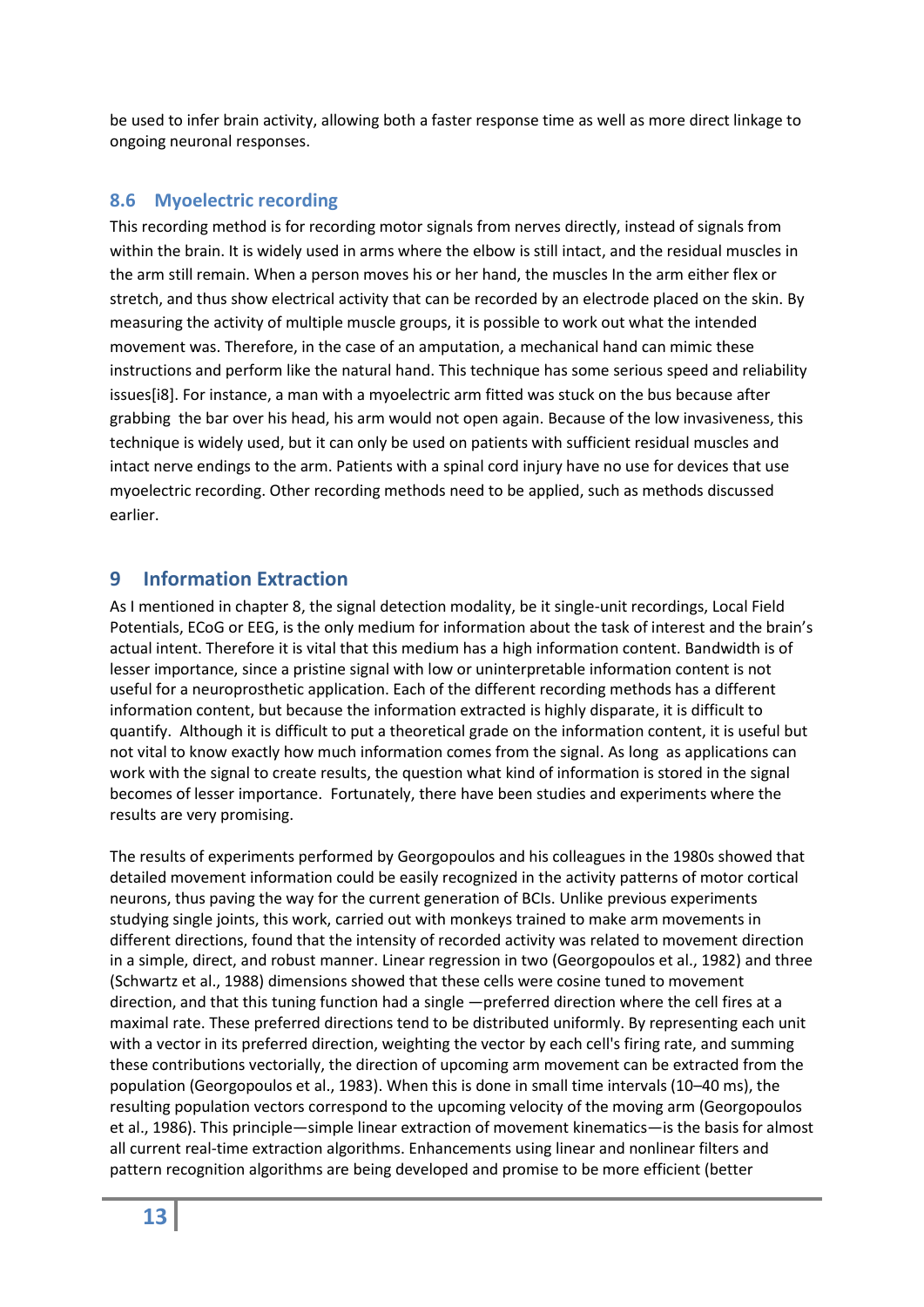prediction with fewer units) than current algorithms. Most of the power from these techniques will likely come from the use of a more elaborate state space model of movement. For instance, most movements are smooth, with minimal jerk, and faster movements tend to be straight. Modeling this information will limit the range of possible predictions made by the extraction algorithm. The combination of these algorithms with new insights into how subjects learn to modify their neural activity when using these devices (see below) is a current research thrust that will become increasingly important as these devices are used for more demanding movements including those of the hand and finger.

New techniques for deriving movement-control signals from populations of recorded cortical activity are being developed rapidly (Brown et al., 2004 and Kass et al., 2005). Extraction algorithms can be categorized broadly into inferential methods and classifiers (Schwartz et al., 2001 and Schwartz, 2004). Empirically derived models are the basis for inferential methods and include the population vector (see above), optimal estimators (Salinas and Abbott, 1994), and linear (Paninski et al., 2004, Wu et al., 2004 and Wu et al., 2006) and nonlinear (Brockwell et al., 2004 and Rojas et al., 2005) filters. Classifiers require no basic understanding of the relation between neural activity and behavior, relying instead on consistent patterns within and between variables (Fetz, 1999) and include self-organizing feature maps (Lin et al., 1997), back-propagation (Wessberg et al., 2000), and maximum-likelihood methods (Pouget et al., 1998, Schwartz et al., 2001 and Kemere et al., 2004). Filter techniques take into account the current and historic state of the ongoing movement, using motor variables that vary in a regular and predictable way. During the time-varying process underlying a motor act, this state model is combined with instantaneous neural activity to update the predicted (intended) movement. Development of more sophisticated state space models will likely enhance cortical prosthetic control (see above). Another important factor in the success of any extraction method is how well the subject can learn to use the algorithm. It may turn out that a simple approach, using, for instance, the population vector algorithm, may be just as, or more, powerful than more elaborate approaches. The demonstrated learning that takes place with these algorithms in closed-loop algorithms is responsible for an increased performance with fewer recorded units (Taylor et al., 2002, Lebedev et al., 2005 and Kim et al., 2006).

Learning, manifest as feedback-dependent changes in neural activity, serves an important role in achieving high performance with brain-controlled interfaces. So far, the feedback signal has only been visual—for instance, a monkey may watch a computer display or robot arm and make online corrections to the movement or improve the cosine fit of the neural activity recorded with the chronic electrodes. However, for natural control, somatosensory input will play a more and more important role.

## <span id="page-13-0"></span>**10 Revolutionizing Prosthetics**

The main problem with research in Neuroprosthetics (in fact any research field for that matter) is funding. Developing microscopic recording equipment, extraction algorithms, researching the motor cortex find more accurate recording areas, etc. all requires a vast amount of resources.

In 2005, DARPA started the Revolutionizing Prosthetics 2009 program[]. The goal of this program is to drastically improve the technology of prosthetics. The goal is to give American veterans who have lost a limb during combat a much better prosthetic than what is being given today. DARPA Invested over a 100.000.000 dollars into two main research projects: DEKA's Luke and the Modular Prosthetic Limb by John Hopkins laboratory. I will discuss these projects in the next paragraph. Otto Brock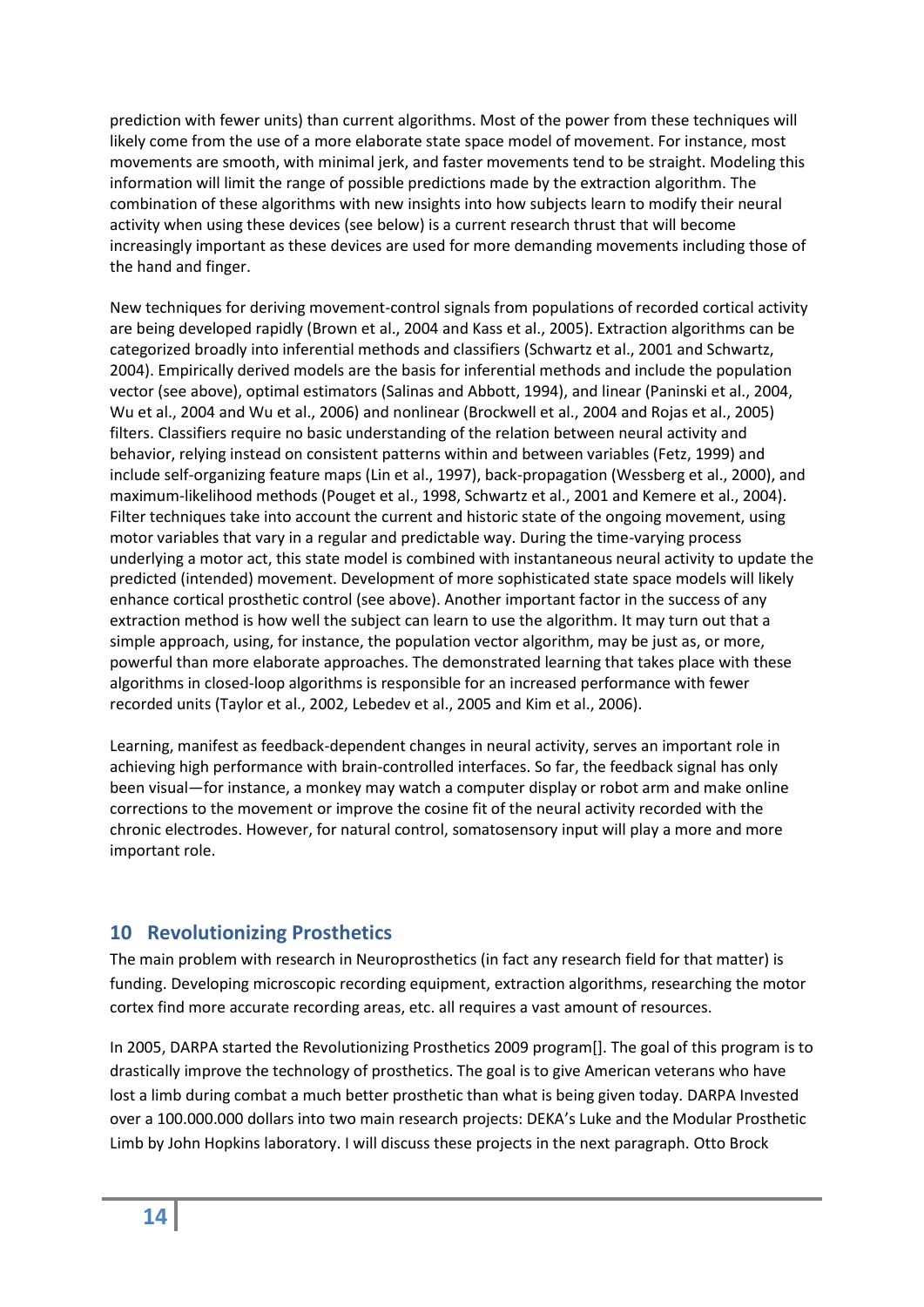healthcare, a company based in Germany, has been working on neuroprosthetic arms as well, showing promising results.

#### <span id="page-14-0"></span>**10.1 Luke-Arm**

The arm is developed by Deka, a company founded by Dean Kamen, best known as the inventor of the segway scooter. Dean named the arm "Luke" presumable after Luke Skywalker, who had a prosthetic arm in the original Star Wars Trilogy. In 2005, at the start of the project, The DARPA representatives gave Dean Kamen a goal: Make a prosthetic device that enables an amputee to pick up a grape or a raisin, and, without looking, be able to tell the difference.

The arm had to satisfy other demands as well. The arm must weigh approximately the same weight as its biological counterpart. Heavy arms can cause such a strain on the patient both physically and mentally, that the user would only be able to wear it for mere hours, not a whole day. The size of the arm had to be similar to a natural arm as well.

The first prototype of the luke arm was controlled using the remaining muscles on the user's amputated arm, as well as buttons fitted into the user's shoes. Later versions are fully controlled by thought alone, needing no additional buttons to use. Myoelectric recording was still used, because of the low invasiveness of the technique. However, myoelectric recordings have some speed, reliability and compatibility issues, as discussed in [8.6.](#page-12-0) Therefore, the developers are now trying with different recording techniques, for example EEG.



*Man wearing the latest myoelectric deka arm, drinking water.*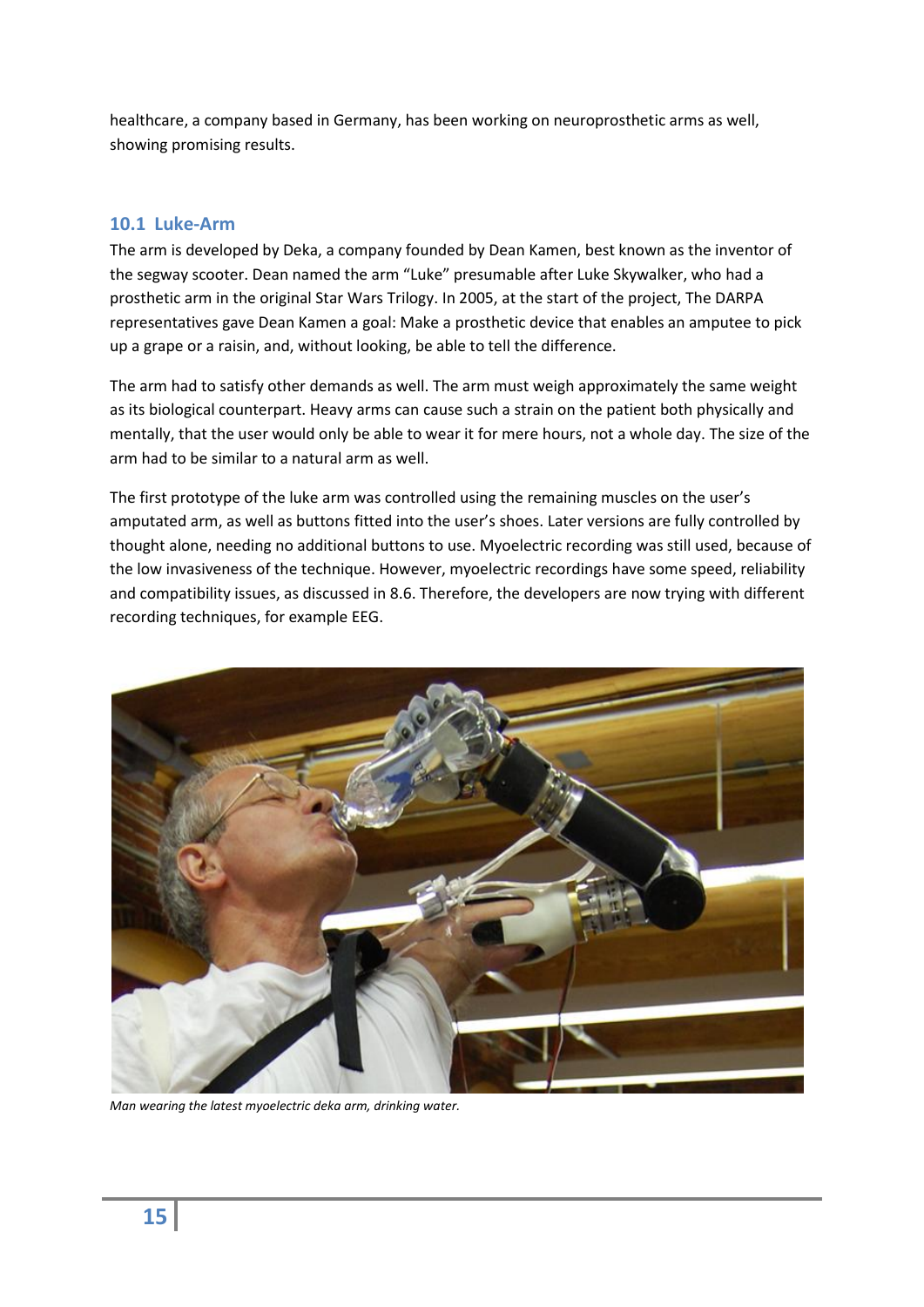#### <span id="page-15-0"></span>**10.2 Modular Prosthetic Limb**

Developed by John Hopkins Applied Physics Laboratory[i3,i4], the Modular Prosthetic Limb has 22 degrees of freedom. Each finger can move independently of each other, and has about the same weight as a natural limb. The team will develop micro-arrays of single unit electrodes that record the motor cortex and stimulate sensory cortex of the brain. Awaiting human trials, the team promises restoration of touch sensation, and proprioceptive information, which is the ability to know where you limb is relative to the rest of your body, without the need for visual confirmation. Unlike the DEKA-Arm, the MPL can be used with quadriplegics, people who have lost control and sensation of both their arms and legs(either amputated or nerve damaged). Over the next two years, that is 2011 and 2012, the team hopes to conduct tests with the system on 5 patients.

John Hopkins APL will try to deliver an arm that has a function almost identical to a natural limb in terms of motor control and dexterity, sensory feedback, weight and environmental resilience. This arm has the potential to be the best prosthetic limb in terms of responsiveness and sensitivity. However, we will have to see it to believe it.



*The modular prosthetic limb, waiting human trials.*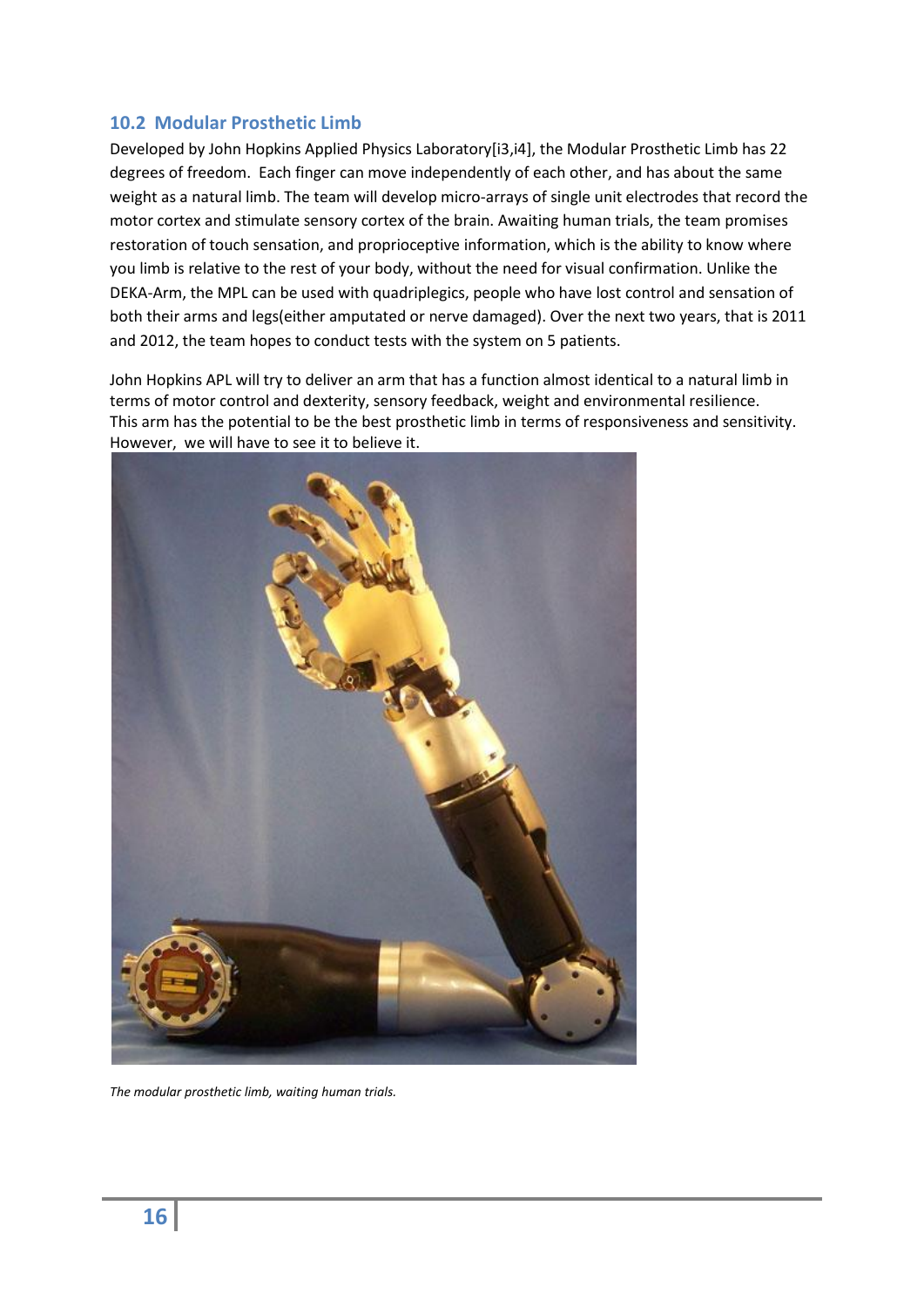#### <span id="page-16-0"></span>**10.3 German Prosthetic Arm**

Otto Brock Healthcare, based in Germany, have also developed a mind-controlled prosthetic arm. They claim that it is the first project of its kind in Europe. It uses a technique called Targeted Muscle Reinnervation. TMR is a surgical operation where the nerves that used to control the arm are transplanted to the chest muscles (see the illustration below). When the patient tries to move its ghost arm, the signals will be amplified by the chest muscles, allowing electrodes on the skin to pick up these signals. A powerful micro computer within the prosthesis performs 500 million calculations per second to analyze the signals and determine the movement the patient is imagining. Almost at the same time, the control signals are calculated for the motors, triggering the movement in the prosthesis in less than 80 milliseconds. This lag is still noticeable, but not so bad that patients are unable to use it.

The arm has 3 degrees of freedom. The hand can open and close, the wrist can turn inwards and outward, and the elbow can extend or flex. The batteries are charged every night, and the batteries last the whole day.

The company is already working on an improved model, with 7 joints, and they will use Sensory fibers in the TMR operation as well as the motor fibers they are currently using. This means that the user can have some sense of touch restored, which can greatly improve the somatosensory ability of the user (meaning it can know where the position of the arm is without looking at it) and can for instance feel when the hand hits the table without the need for visual feedback. The sensory project will cost about 3 million euros, and another 30 million euros will be spent on further developing the arm. It will be partly funded from Austrian and American Funding institutions, but the vast majority is funded by the company itself. The first model will be available to the public in late 2010, but it will cost millions of euros. For now, this kind of prosthetic arm will only be available to the rich.



*mind controlled prosthetic arm, picking raspberries without squishing them.*

 $\overline{\phantom{a}}$ 



*Christian Kandlbauer, the first european with a A Schematic rendering of Targeted Muscle Reinnervation.*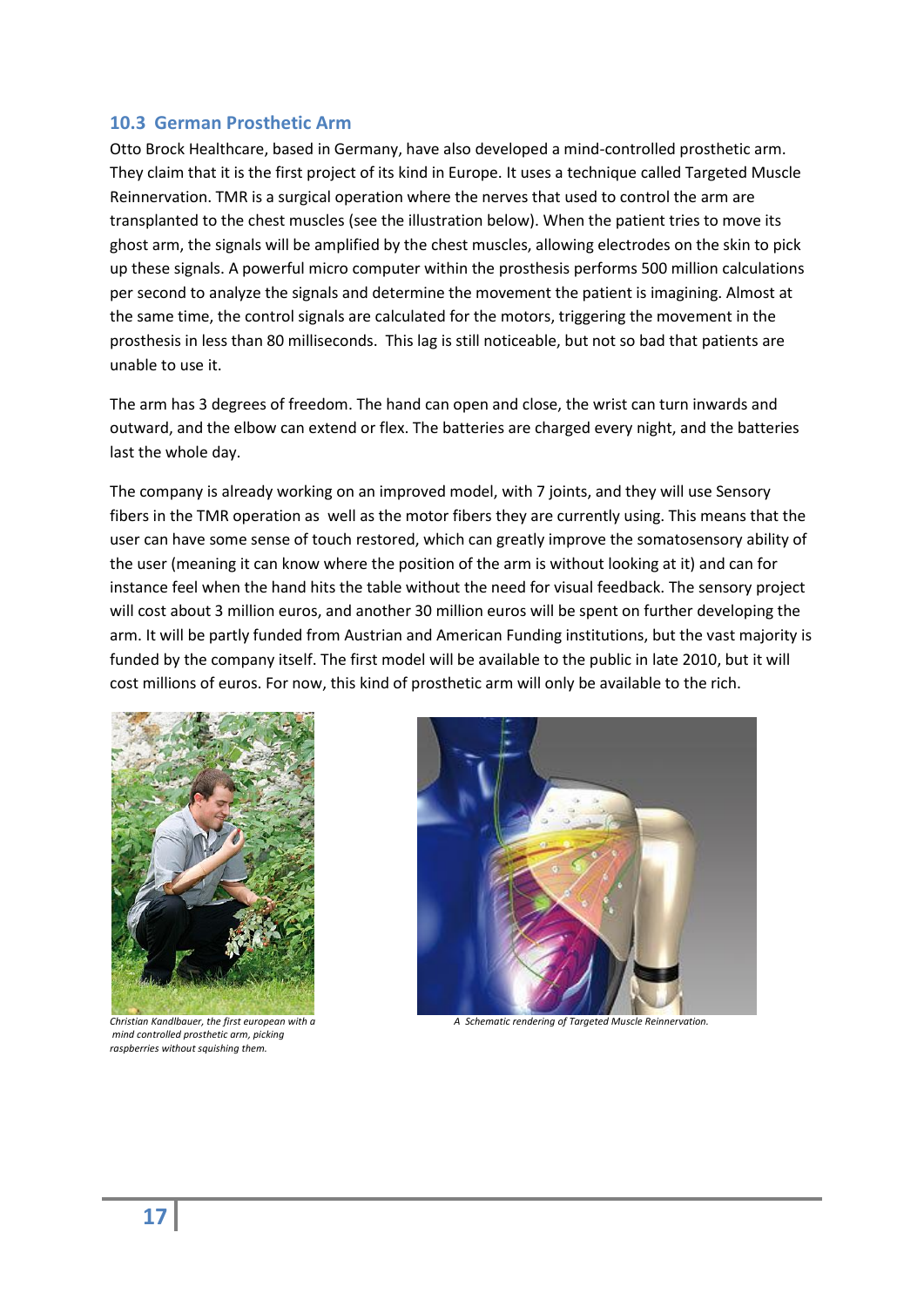## <span id="page-17-0"></span>**10.4 Problems with the Neuroprosthetic arm**

To use a neuroprosthetic arm, user needs to train with the device. This can be a long, tedious process. There is room for improvement when it comes to training programs. Another problem with the neuroprosthetic arms, especially in the myoelectric arms, is the response time. The natural arm is capable of rapid, fluid movements, with a response time so low that it feels instantaneous to humans (naturally, you don't feel like you need to wait for your hand to move, you just move it). Of course, there is a threshold where the responsiveness becomes acceptable (which depends on the patient's patience) and a threshold where the response is identical to that of a natural arm. The first threshold is absolutely necessary to cross, as there are some patients [\[16\]](#page-21-1) who prefer a non-electric prosthesis instead of a myoelectric one. The second threshold may be even impossible to cross, only time will tell.

## <span id="page-17-1"></span>**11 Future Work**

Although the neuroprosthetic applications that exist today are very impressive, many improvements and optimizations have yet to be made, as well as fundamental research for problems that are currently not solvable by the knowledge available today. First of all, there are a number of developments that focus on the acquisition of signals:

- development of electrodes high bandwidth, capable of large data transfer, as the complexity and number of degrees of freedom of the neuroprosthetic actuator increases, so does the flow of information needed to predict the intended movement.

- Development electrodes that are less invasive.

- Research on the brain as to where to measure to ensure high information content for the task at hand.

- Improved designs of electrodes to ensure low power usage,

- Improved batteries, to ensure a longer survivability of the electrodes

- New designs or placements of electrode arrays, to bring the electrodes in closer proximity to neural targets.

- Detection of peripheral processes, using psychophysical or electrophysiological measures, and selective activation of the processes when present and if possible, to reduce the distance between electrodes and their neural targets.

- Continued efforts to promote the growth of neurites toward implants, to bring the target toward the electrodes.

- Continued development of surgical techniques and adjunctive

drug therapies for better preservation of the recording neurons.

While work on the acquisition of signals is important, the information extracted from those signals is important as well. There can be work done in better extraction techniques, such as:

- Work on faster extraction techniques, to facilitate a faster response time, allowing for more fluent and natural movement of Neuroprosthetic actuators.

- Development extraction techniques that are better equipped to deal with signal noise.

- When working with field potential signals, a part of that signal might not be relevant to the task at hand, and developing filtering techniques to ignore these signals can be of great value.

- Development of extraction techniques that can deal with more input, both quantitative (more electrodes as qualitative (more information content per electrode)

- Development of better feedback techniques to ensure an optimal user experience.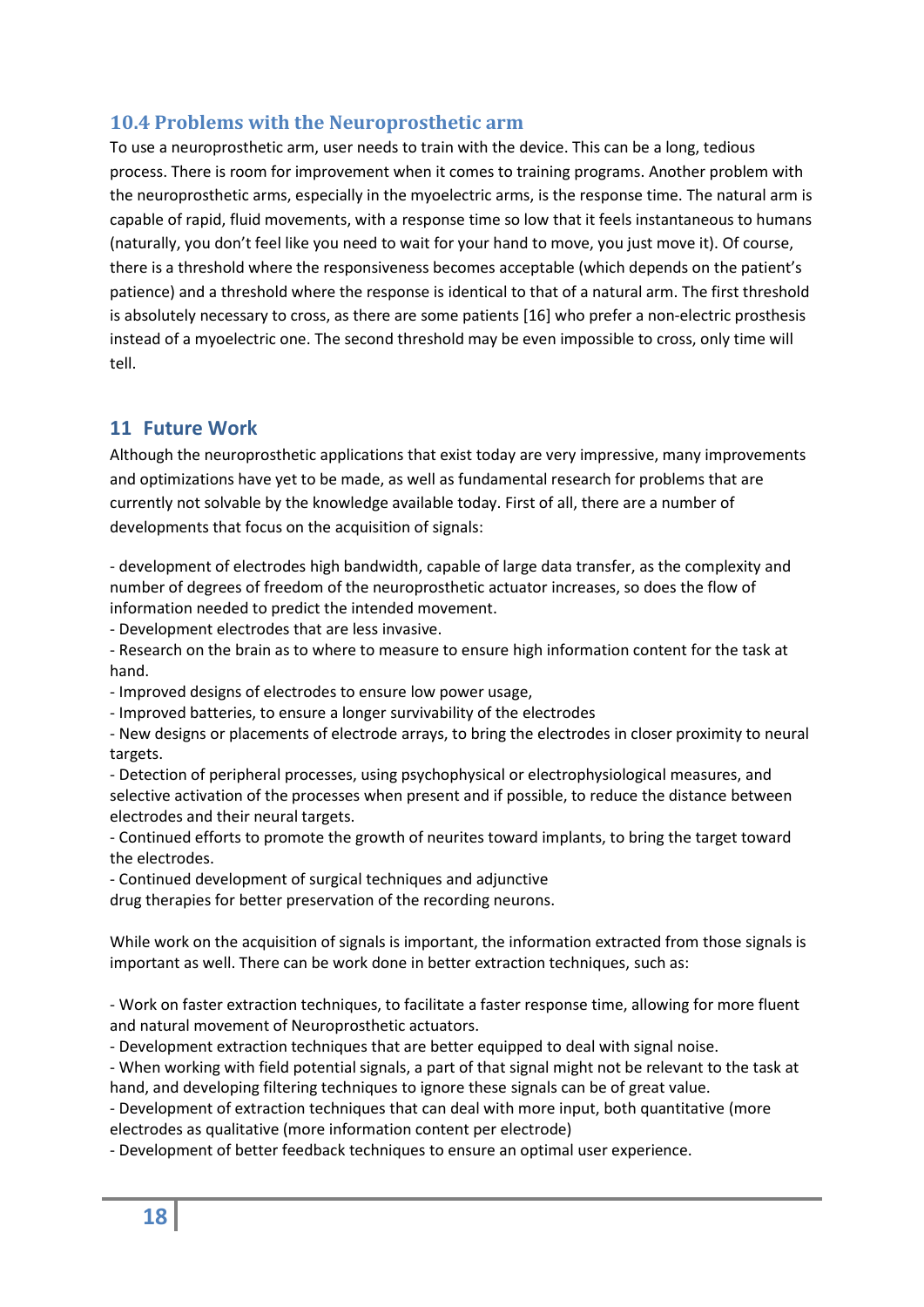On the actuator side of neuroprosthetic devices, a lot of work can be done as well. Areas of interest include:

- Development of fluent movements and expand the degrees of freedom. More degrees of freedom means that even more motors need to be implemented within the same space, while control of more degrees of freedom requires even better information extraction and thus more powerful computing technology.

- Development of a more ergonomic design of the sockets of these arms. If the arms perform excellent, but a user can only wear the arm for short periods of time, the intended improvement of the quality of life is reduced. The ergonomics of the arm has direct effect on the time that patients can use them. Therefore, this area of research is important.

- Batteries and the use of power is also important, as a short battery life directly affects the amount of time the patient can use the arm, no matter how well the arm performs.

All these suggestions might improve the existing design of neuroprosthetic arms we know today. The suggestions regarding the signal acquisition might improve performance of cochlear implants or Deep Brain Stimulators as well. However, the arm of the future might need radical new ideas, ideas that don't build on existing paradigms, but rearranges the playing field, as it were. So far, all the recording techniques focus on the electrical discharge of neurons. However, there many other events that affect the way that the brain processes information, such as the release of hormones and other chemicals. Sensors might also take in consideration the blood flow to certain areas, Furthermore, Magnetic Resonance Imaging (MRI) can look at the brain from a different perspective as well, although no portable ways of MRI exist yet. The Neuroprosthetic arm of the future may use all these techniques at once.

## <span id="page-18-0"></span>**12 Further into the future**

So far we have discusses existing technology and the technology on the horizon, as well as where to look on that horizon. However, if we extrapolate from the current technology, we arrive in the uncertain but exciting world of the possible future. One of the techniques that sounds very futuristic is DARPA silent tal[k16.](#page-21-1) Currently still in its investigative stage, It tries to map pre-speech signals to specific words. If this is successful, the words can then be transmitted to a teammember, thereby enabling synthetic telepathy. A use for this would a squad of soldiers that try to ambush a certain target, could communicate with each other without speaking, and thus avoiding the risk that the enemy might hear them, thus compromising their position.

As we learn more and more about the brain, we might be able to read minds, Thus eliminating the need for "advanced interrogation techniques" such as waterboarding to get information from the interrogated. Currently, it is possible to use MRI scans and EEG to measure the brain activity of the interrogated when asked questions like "do you know mister X?" or being shown pictures of possible locations of a bomb, for example. Ethical objections can be raised with mind reading, however it is still a much more humane solution than torture.

In the popular science fiction movie *The Matrix(1999)* by the Wachowski brothers, The entire human population are unknowingly living in a artificial dreamworld called the Matrix. People are plugged into this world via a plug that directly inserts into the brain itself. In this dreamworld, touch, smell, vision, sound and heat senses are fooled to believe that the dream world is real. How far is this simulated dreamworld from reality? While recording methods we've discussed so far have uses for a specific task like moving one's arm, to record the *entire* brain at once and process all that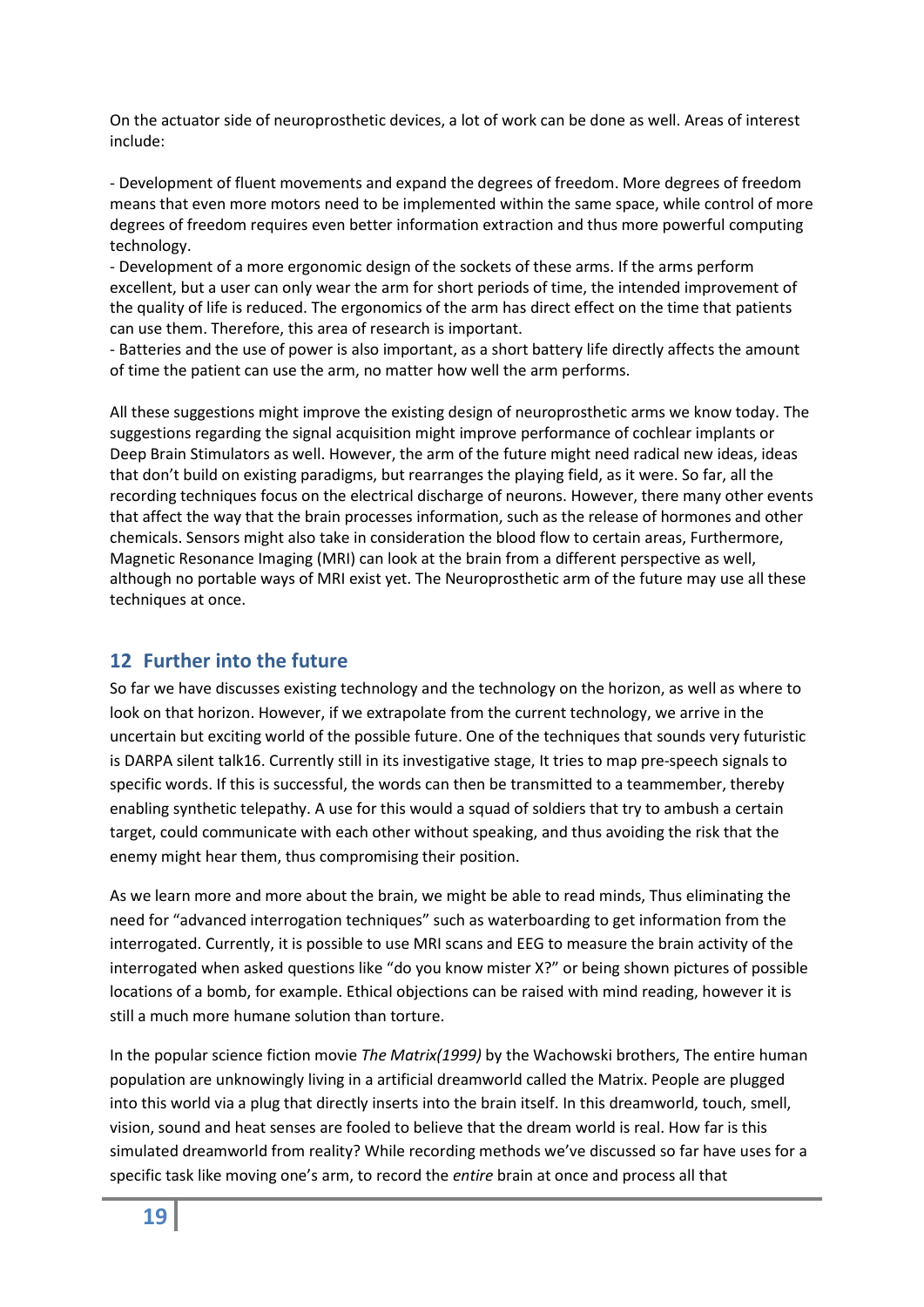information seems highly improbable to be possible in the near future. If not for the basic hardware and bandwidth problems, We still have a lot to learn about the brain before we have extraction techniques capable of interpreting *everything* that goes on in the brain. Furthermore, computing the appropriate input signals to fool the brain it is physically in the dreamworld seems live a daunting task. Although the success of Cochlear implants are an advocate of simulated perception through electrical stimulation, electrical stimulation for simulating vision is still in its very early stages, and is the most important sense to convey the idea of being present in this dream world.

While the difficulties in dealing with both input and output for *one* particular brain is hard enough, imagine the difficulty of doing this for *billions* of people simultaneously, all occupying and manipulating the same space. Furthermore, each brain is different from the next, introducing an extra dimension of challenge. Extrapolating from the current knowledge and expected development, It is realistic to say that it will take many decades before we even come close to develop a dream like simulation as portrayed in *The Matrix.*

If we reach this milestone in technology, however, the possibilities are endless. Within this dream world, just like a modern computer simulation, the parameters can be determined in however the user desires. The imagination of the human mind will be the only limit on the possible simulations of experiences the user can experience. Some users might prefer to reside in this dream world permanently, for example someone who is locked-in in the real world, can move freely in the simulation, therefore escaping the reality of the real world. This technology is so powerful that it can change societies completely. The biggest impact on society would be the shattering of effort vs. reward; why work hard to be smart, charming and successful, if the reward for doing these things can be achieved going into the dream world? This new technology is a lot to think about, but thankfully we will have many decades and many science fiction writers before this becomes close to reality.

#### <span id="page-19-0"></span>**13 Ethics**

While the neuroprosthetic arms has the potential to improve the quality of life of many amputees and quadriplegics, the arms are still very expensive. This means that in order to acquire such an arm one must have the means to pay it him- or herself or have a large institution (i.e. the U.S. army) pay it for them. The result of this high cost is that people with an average income (and have not served the U.S. Military) will have no access to this wondrous piece of technology. One could argue that children in Africa deserve vaccines to measles just as much as children living in first world countries. The same could be said for a neuroprosthetic arm. After all, it is a device that makes their lives vastly more independent. They would be able to do things that couldn't be done with conventional prosthetics. Is it right then, to only have the rich patients enjoy such privileges?

Another point is more general and can be applied to any neuro-prosthetic device. With continued development of neuroprosthetic-devices, the devices eventually reach a point where they outperform a normal human being. Let's take the arms for example. Neuroprosthetic arms could become stronger and more agile, and gain prismatic degrees of freedom as well (effectively allowing for variable arm length). These improvements can become of such great importance, that having a neuroprosthetic arm is actually *preferable* to having a natural arm. This creates a dangerous scenario: People with enhancements will have an advantage, and can outperform anyone without enhancements. This can create a group of elite with better jobs, more money and thus more power.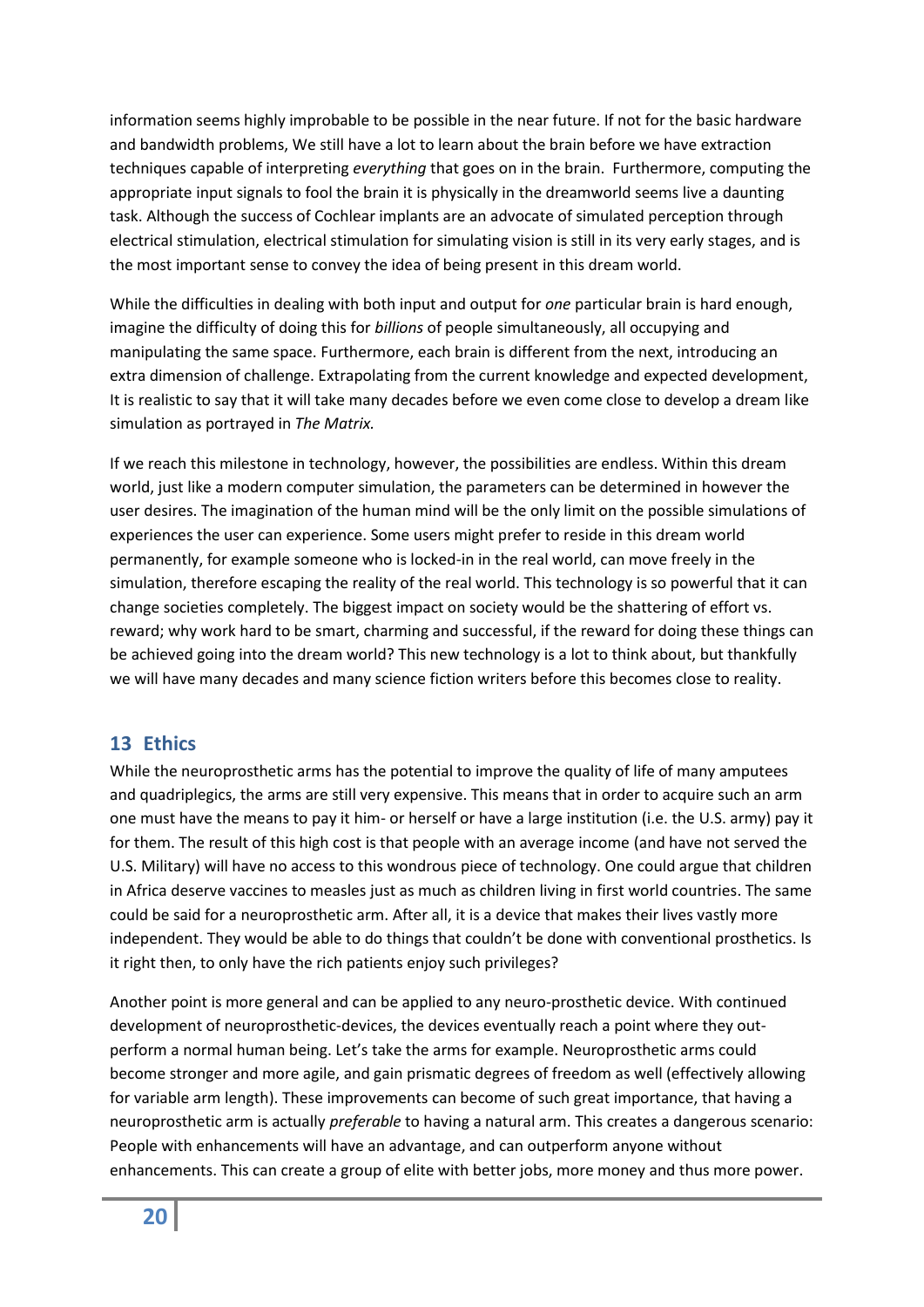Ambitious people will feel *obligated* to get neuroprosthetic enhancements to compete with the elite, as they too desire power and wealth. In response, the already enhanced elite will enhance themselves even further, thus creating a downward spiral where people are putting so much technology into themselves, that they barely resemble humans anymore.

Another danger lies with performance enhancing Deep Brain Stimulators. If a device were developed that improved the memory, focus and cognitive ability of one using it, to such a degree that a student falls behind in class without the use of one. Richer students become smarter and more successful, poorer students are left behind and can never attain the level that the richer students enjoy.

These new technologies can be dangerous. Applying these new devices should be done carefully and under heavy regulation.

Here are some quotes about the dangers of technology:

*The production of too many useful things results in too many useless people.* ~Karl Marx

*Soon silence will have passed into legend. Man has turned his back on silence. Day after day he invents machines and devices that increase noise and distract humanity from the essence of life, contemplation, meditation...tooting, howling, screeching, booming, crashing, whistling, grinding, and trilling bolster his ego. His anxiety subsides. His inhuman void spreads monstrously like a gray vegetation.* ~Jean Arp

*If it keeps up, man will atrophy all his limbs but the push-button finger.* ~Frank Lloyd Wright

*It has become appallingly obvious that our technology has exceeded our humanity.* ~Albert Einstein

While these quotes are directed at technology in general, in particular the non-essential technology, it is my personal opinion that medical technologies like the prosthetic arm are a good development. As long as we use these technologies to restore the body, but not enhance it, The use of it is morally just.

## <span id="page-20-0"></span>**14 Conclusion**

BMI neuroprosthetic technology will likely change considerably during its evolution from preclinical to clinical studies. The eventual goal is to develop a BMI neuroprosthetic device that will allow seamless translation of thoughts into actions in a manner completely natural and transparent to the user. There are many mountains which have yet to be climbed before this goal is realized however. The understanding of the neural codes underlying intention and action is still in its infant years. The development of a biocompatible electrode with the ability to deliver long lasting, low-noise signals from relevant regions of the brain may take a while to perfect. The same can be said about the operative techniques used to implant them. These techniques can be improved upon so that implanting a device is done reliable and safely. The neuroprosthetic arms that are being developed today are a milestone of human achievement. While there is still a lot of work to do and research to be done, a functioning mind-controlled robotic arm has moved from the realm of science-fiction to the realm of science-fact. As development continues, we will be better equipped to control what happens with our brain. The question remains if there is enough commercial interest in developing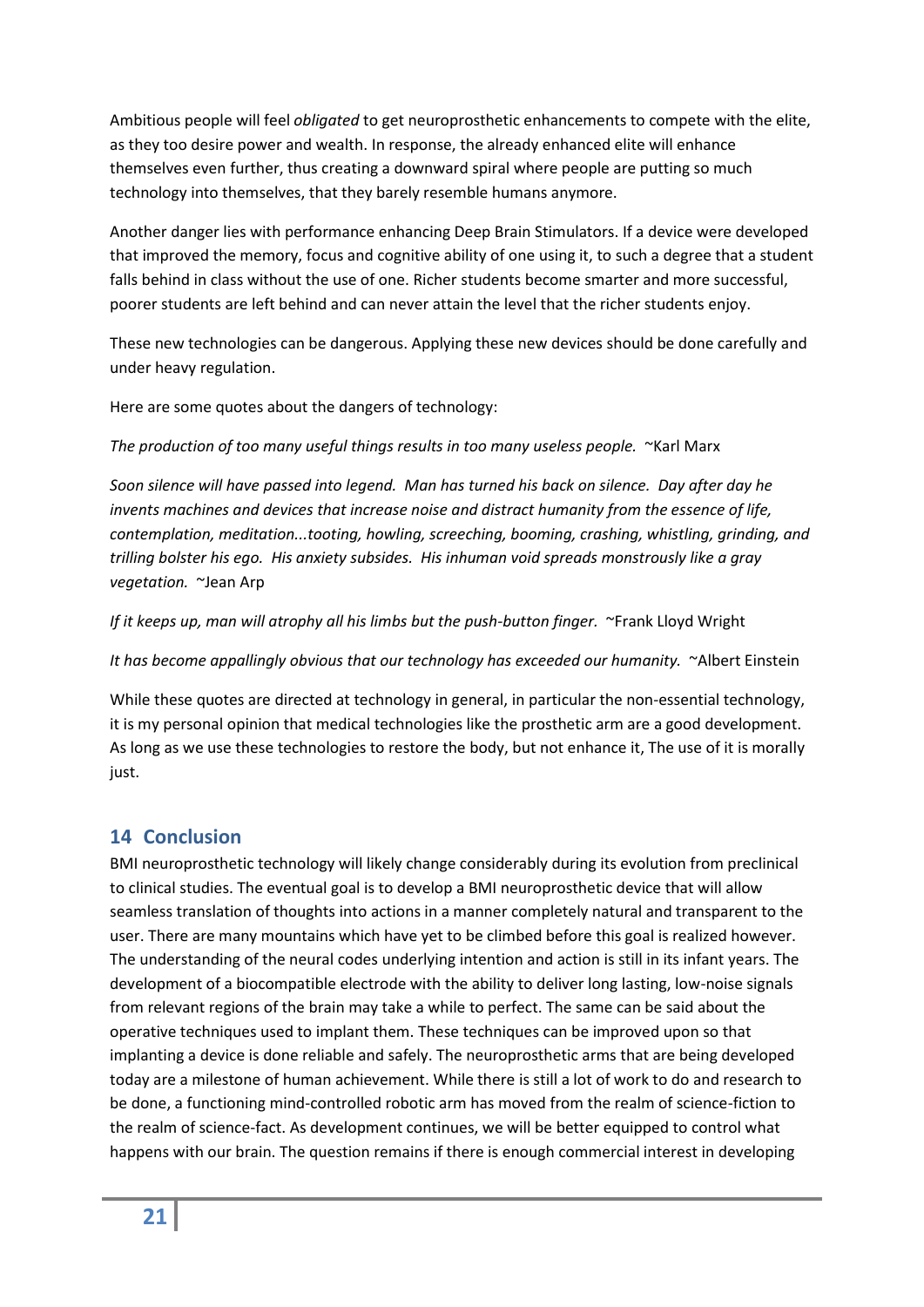these devices. When this is the case, we as human beings must not only look at the question of what is achievable, but what we actually want to achieve.

## <span id="page-21-0"></span>**15 References**

[2] Andrew B. Schwartz, X. Tracy Cui, Douglas J. Weber and Daniel W. Moran, *Brain-Controlled Interfaces: Movement Restoration with Neural Prosthetics,* Neuron, Volume 52, issue 1, Pages 205- 220, 5 October 2006

[1] Parag G. Patil and Dennis A. Turner, *The Development of Brain-Machine Interface Neuroprosthetic Devices, Neurotherapeutics: The Journal of the American Society for Experimental NeuroTherapeutics,*  Vol. 5, page 137–146, January 2008

[3]Chia-Lin Chang, Zhanpeng Jin ,Hou-Cheng Chang, Allen C. Cheng, *From neuromuscular activation to end-point locomotion: An artificial neural network-based technique for neural prostheses,* Journal of Biomechanics 42 page 982–988 1 March 2009

[4] Rolando Grave de Peralta Menendeza, et al. *Non-Invasive Estimation of Local Field Potentials for Neuroprosthesis Control, Cognitive Processing,* vol. 6, March 2005

[5] *Laura Klaming & Pim Haselager, Did My Brain Implant Make Me Do It? Questions Raised by DBS Regarding Psychological Continuity, Responsibility for Action and Mental Competence,* Neuroethics, 7 september 2010

[6] David J. Burn, and Alexander I. Tröster, *Neuropsychiatric Complications of Medical and Surgical Therapies for Parkinson's Disease,* J Geriatr Psychiatry Neurol 2004 vol 17, page 172

[7] Blake S. Wilson Michael F. Dorman, *Cochlear implants: A remarkable past and a brilliant future,* Elsevier Hearing Research, issue 242 3–21 (2008) june 2008

## <span id="page-21-1"></span>**16 Web sources**

The list of web sources used.

[i1] from the official Deka research website. [http://www.dekaresearch.com/deka\\_arm.shtml](http://www.dekaresearch.com/deka_arm.shtml) , 11 november 2010

[i2] From the article: The myth of Mind control by John Horgan, oktober 29 2004 <http://discovermagazine.com/2004/oct/cover> , 11 november 2010

[i3] From the John Hopkins Applied Physics Laboratory website <http://www.jhuapl.edu/ourwork/stories/st090829.asp> , 11 november 2010

[i4] From an official press release about the modular prosthetic limb on juli 14 2010 <http://www.jhuapl.edu/newscenter/pressreleases/2010/100714.asp> 11 november 2010

[i5] from Defense Sciences Office website. Thrust area: restorative biomedical technologies. Title: Revolutionizing prosthetics.

[http://www.darpa.mil/dso/thrusts/bio/restbio\\_tech/revprost/index.htm,](http://www.darpa.mil/dso/thrusts/bio/restbio_tech/revprost/index.htm) 11 november 2010